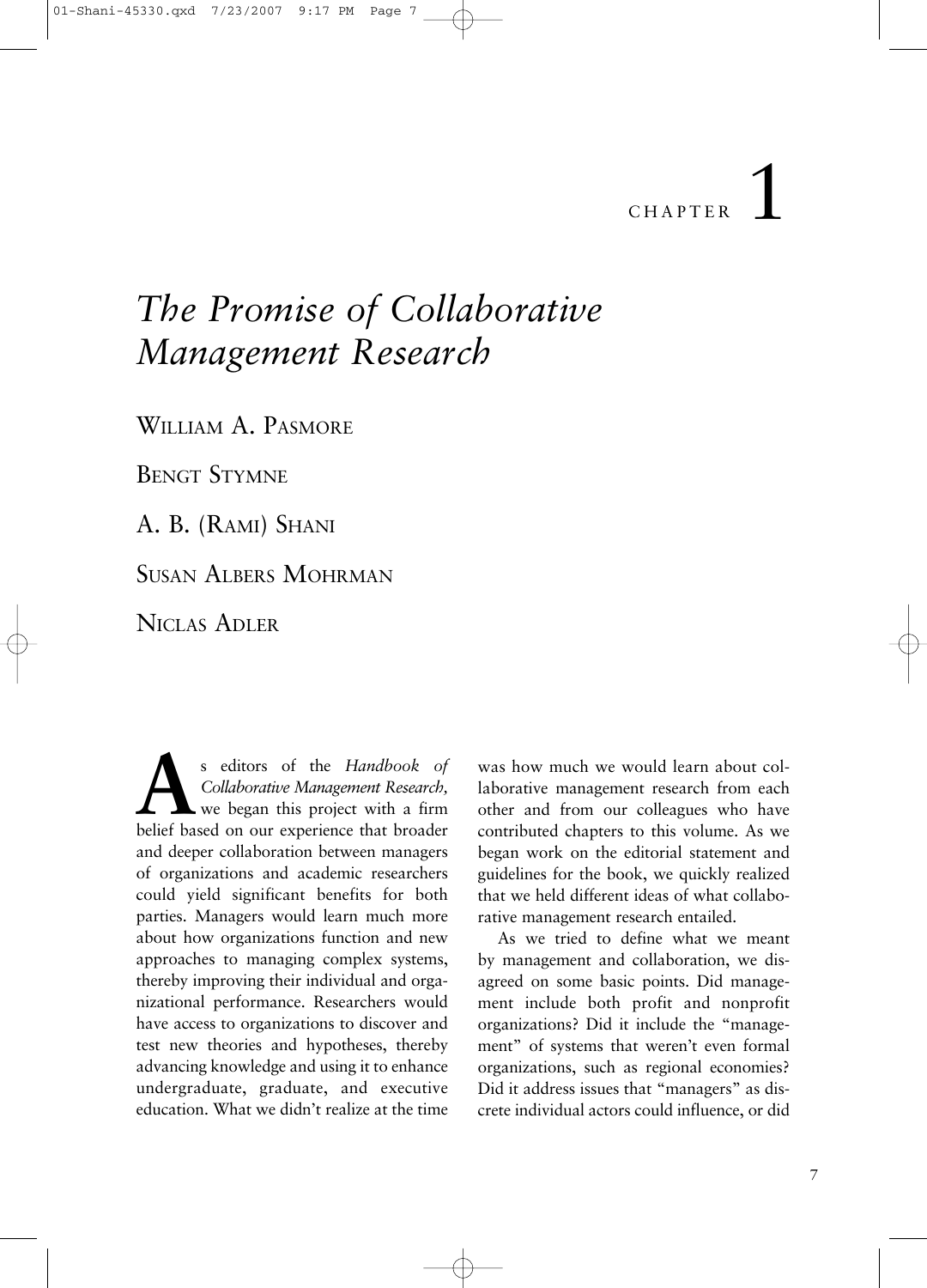it address "management" issues that groups of people shared some collective responsibility for, even if they didn't view themselves as managers? And what did we mean by "collaboration"? How intense, extended, and personal did the relationship need to be before it qualified as collaborative? Did the sharing of decisions about research objectives, methods, and conclusions need to be determined equally by both parties, or was it enough for organizations to simply open their doors to academics? What exactly differentiated an in-depth case study from something that we would consider legitimate collaborative management research?

We were all involved in some way with an ongoing program between universities and organizations in Sweden (the FENIX Centre) in which major corporations sent individuals to be trained as organizational researchers as they worked with faculty to undertake research projects in their own organizations. The projects were conducted within the context of a long Scandinavian tradition of boundary-spanning collaboration between management researchers and companies. The logic behind the program is that by training managers to be researchers while undertaking different forms of collaborative research projects, the gap between academia and organizations can be bridged. Certainly, the founders of the program believed that managerial researchers would choose topics of great relevance to their companies and that companies in turn would find the results of their research compelling. Recently, in a book titled *Collaborative Research in Organizations: Foundations for Learning, Change, and Theoretical Development,* the FENIX community captured the learning from its first five years of leading and participating in some very ambitious and innovative collaborative research endeavors (Adler, Shani, & Styhre, 2004).

The FENIX Centre will be represented in the work of several authors in this volume, so we won't go into more detail about it at the moment. The point is simply that the program created a mindset for us about what collaborative management research is, and set implicit standards against which we initially assessed other efforts.

When we began receiving manuscripts from our contributing authors covering the theory and practice of collaborative management research, we were confronted by a much broader view of what collaborative management research currently entails. We were forced to question our narrow view and opened ourselves up to the possibility that the project would be much more informative and challenging than we first imagined. We also recalibrated our assessment of progress in the field. Despite the best efforts of many of the contributors to this volume and their managerial collaborators, the practice of collaborative management research is neither well defined nor widely practiced. We see this as natural for an emergent and promising research approach. There are intriguing possibilities for the development of future modes of collaboration as we build upon the knowledge accumulated to date. The challenge involved is to continue to develop the research approach, its epistemological foundation, its research methods, and its institutional anchoring in scientific journals and textbooks. That a study is "collaborative research" is not a justification for its claims to scientific and practical relevance if it is poorly conducted. Poorly conducted studies may further erode the trust and confidence that managers have in academics to contribute relevant and timely insights in return for the support that managers provide for research.

There are important issues here. We are of the firm belief that more collaborative research can help to improve the relevance of two fields that are the targets of much criticism. *Management* and its practitioners are criticized in the public debate and in scholarly writings for acting irrationally based on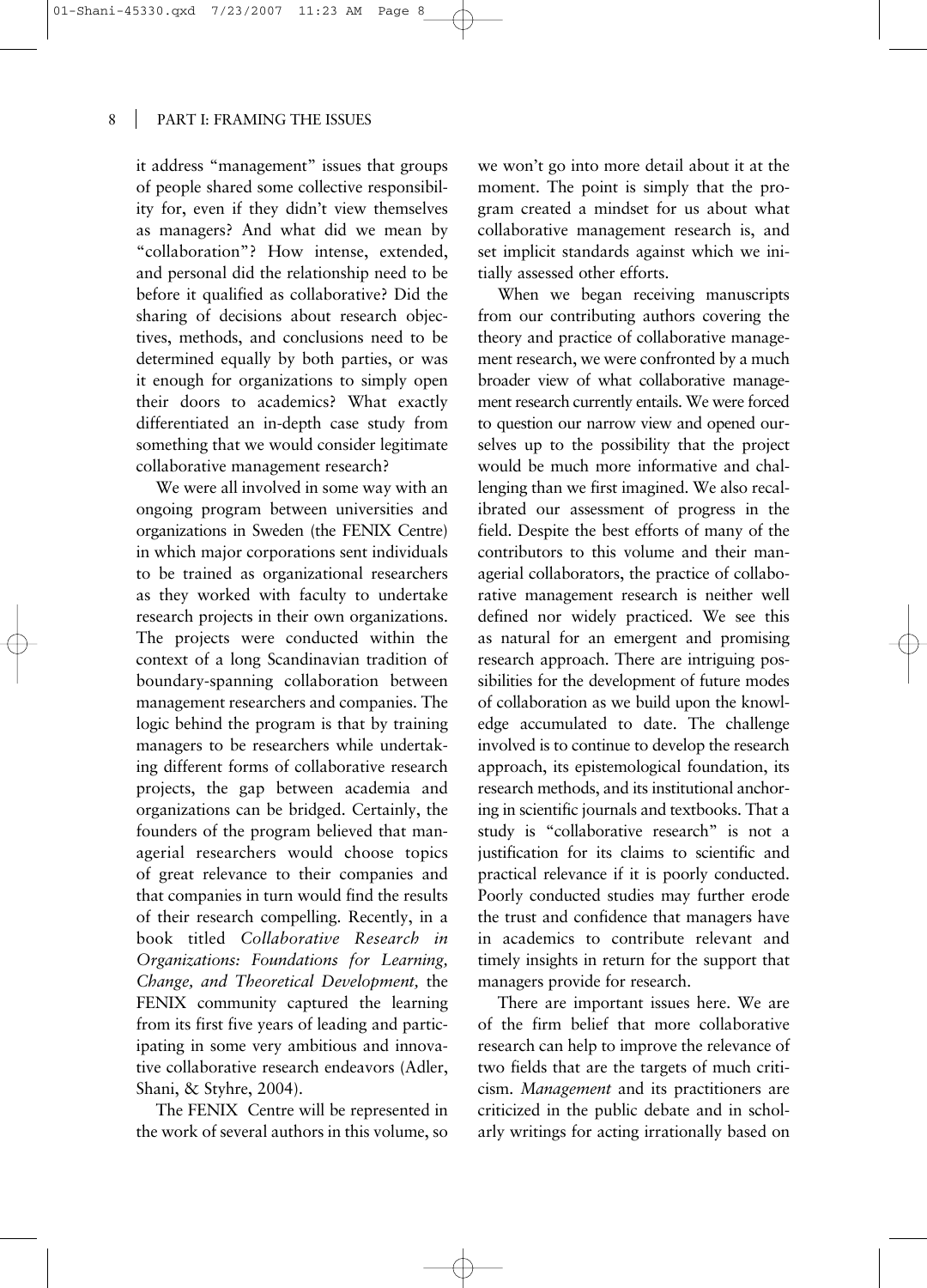## *The Promise of Collaborative Management Research* 9

unfounded beliefs and imitation (Pfeffer & Sutton, 2006). *Management science* and the researchers it engages are criticized for producing knowledge of little or no relevance for management practice (Ghoshal, 2005; Hoffman, 2004). We are convinced that there are ample opportunities for improvement of this situation. Management, based on better knowledge and appreciation of the specific contexts in which it acts, could contribute to socially more useful goods and less waste of resources. Management research, based on a better appreciation of management practice and the challenges it faces, could contribute to better-grounded actions and more relevant theories.

01-Shani-45330.qxd 7/23/2007

The argument for collaborative management research, at a basic level, is that by bringing management and researchers closer together, the rate of progress in understanding and addressing issues such as innovation, growth, change, organizational effectiveness, and economic development will be faster than if either managers or researchers approach these topics separately. Managers are continuously acting out models of good management but are not always aware of where the models came from, how they were developed, whether they are robust, or whether they fit the current circumstances. Management scientists are continuously building new models while keenly observing what is going on in the world of business. If the two groups join forces they will have the components necessary for faster and more relevant knowledge creation: model building, testing out models, observing consequences, and analyses of cause and effect. Closed groups and systems do not easily change or innovate. Left on their own, managers might continue to develop local solutions to organizational issues that do not draw upon the vast shared knowledge that exists, in an uncoordinated fashion and without the benefit of the latest thinking on the topic. The result would be to reinvent

the wheel, misdirect or suboptimize the application of organizational resources, and ultimately achieve slower progress. On the other hand, left to their own devices, researchers could frame questions with no practical significance, draw erroneous conclusions from data, or suggest remedies that are entirely impractical. In theory at least, bringing together managers with practical experience and urgent needs with academics who are in touch with accumulated wisdom and possess the capacity for research-driven innovation should be a win-win situation for both, as well as for society at large.

This is not a new thought. In one of the chapters in this volume (Chapter 3), Tenkasi and Hay draw upon Socrates for guidance that is extremely relevant to the conduct of collaborative research today. As several of our other authors note, efforts at collaborative management research in the early part of the 20th century produced innovations ranging from time and motion studies (Taylor, 1911) to high performance work systems (Trist & Bamforth, 1951) to human relations at work (Roethlisberger & Dickson, 1939). These efforts were not formulated with an explicit intention of undertaking collaborative research; they were simply natural evolutions of existing collaborative relationships that led to groundbreaking projects with benefits to both the organizations involved and the field of management more broadly. It is only now as we look back on these efforts that we can see in each how perfectly the context for collaboration was created, even though it seemed so effortless that it was given almost no attention at the time.

In the intervening decades, collaborative management research has continued, as evidenced by many of the chapters in this volume. At the same time, the academic field of management research has grown and developed, using a mix of research methodologies that are more or less collaborative. By sheer volume and influence within academic circles,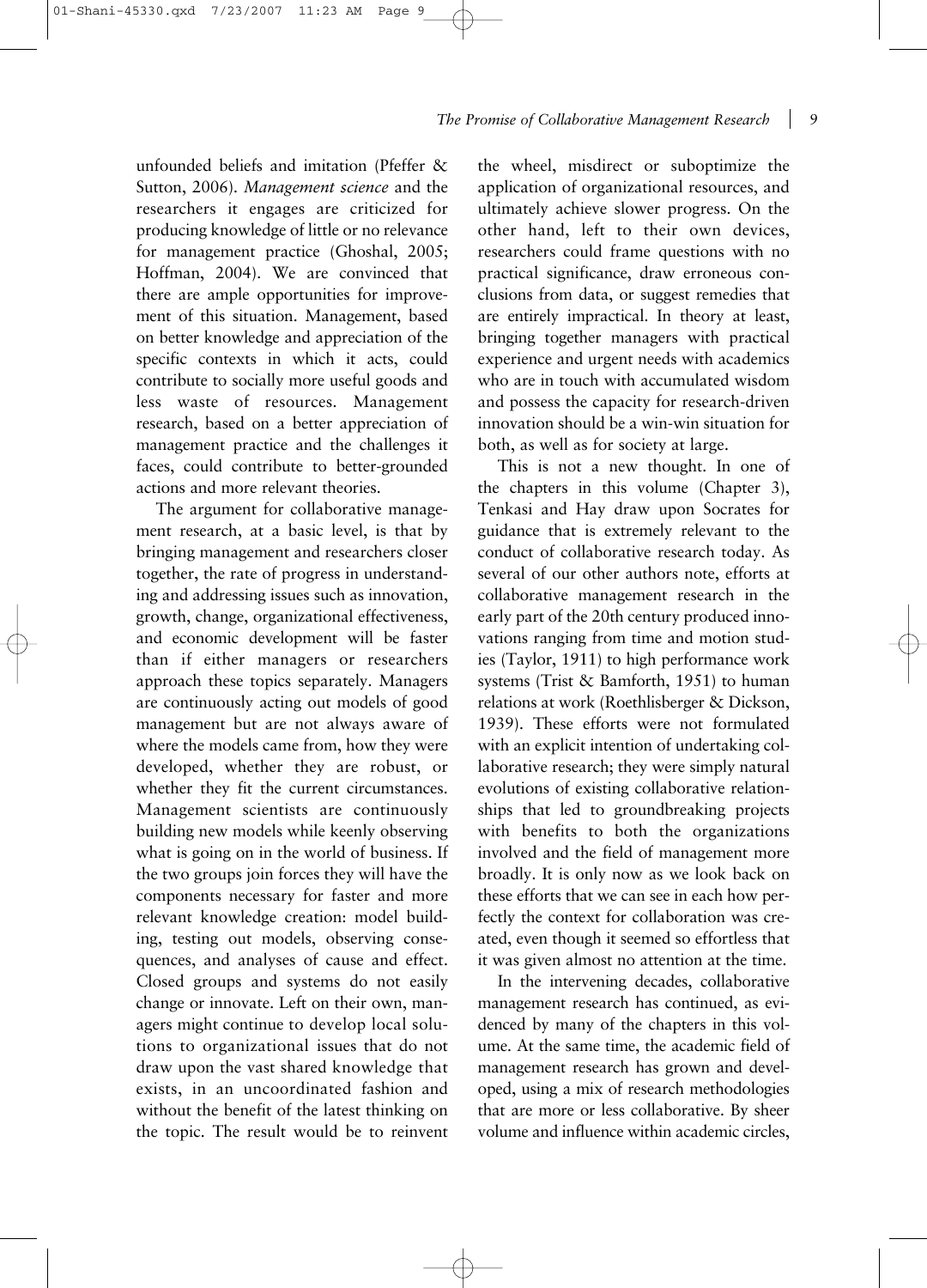less-collaborative research has become the dominant mode, leading to current concerns that management research and thinking have become too theoretical and of less interest to managers (Huff, 2000). It is as if a large part of the field has lost touch with its roots, its audience, or perhaps both. Several of our authors note that the criteria for success in the fields of management and management research have diverged, with short-term profitability issues dominating the minds of managers, while publishing articles in the proper journals (whether or not they deal with issues important to managers) is the primary goal for academics (e.g., Werr & Greiner, Chapter 5; Roth, Chapter 17). As a result, it is the exception rather than the rule today that conditions optimal for conducting collaborative management research develop spontaneously. Instead, much is required on the part of both parties to justify the expenditures involved, defend against critics who hold other measures of performance to be more important, and overcome the many forces that impede or limit the dissemination of knowledge (see Pasmore, Woodman, & Simmons, Chapter 27, and other chapters in this volume).

Management science and research have undoubtedly made contributions that have had a profound impact on management practice. Academics have been instrumental in developing accounting practices that form the skeleton upon which the rest of the economic system is constructed. Operations research has contributed to the organization of production and logistics, applied psychology to methods of marketing, and advanced mathematical modeling has been instrumental for the emergence of an integrated global financial system. However, as research in a certain area of management matures into a scientific subdiscipline, the gap between practice and research widens. The result today is that astonishingly little cross-fertilization takes place between the universes of management

practice and management research. Management research has become more of a closed system that is governed by relevance criteria developed internally based on idealized images of the natural sciences. Demonstrated practical usefulness is not required for research publication, and research aiming at improving the effectiveness of a particular organization may even be frowned upon by those who believe research should remain detached from those who are studied. In some of the contributions here, such as those of Roth (Chapter 17) and Knights, Alferoff, Starkey, and Tiratsoo (Chapter 19), the debate has been raised to an institutional level as universities struggle with the tensions raised by the acceptance of corporate-funded research that threatens to hijack research agendas. Incidentally, the natural sciences struggle with the same issues concerning corporate funding, but the point is still the same: Any type of relationship between those studied and the researchers involved raises the question of whether scientists can remain completely objective.

The value of objective research to the management science community is obvious. The goal of management science is to explain how managed systems function, which requires sorting out popular myths or cultural beliefs from actual underlying causes of events or outcomes. The value of objective research to managers might not be as clear initially but is just as important in the end. Management practice has always been based on past experience, trial and error, and what is "acceptable practice" inside an organization or system. Management is often based on idealized images of leadership, imitations of others, and the adoption of management fads. If "accepted practice" is in fact based on incorrect assumptions or beliefs, this can create inefficiency, malfunctioning, or even the demise of organizations over time. The result is waste in the larger economic system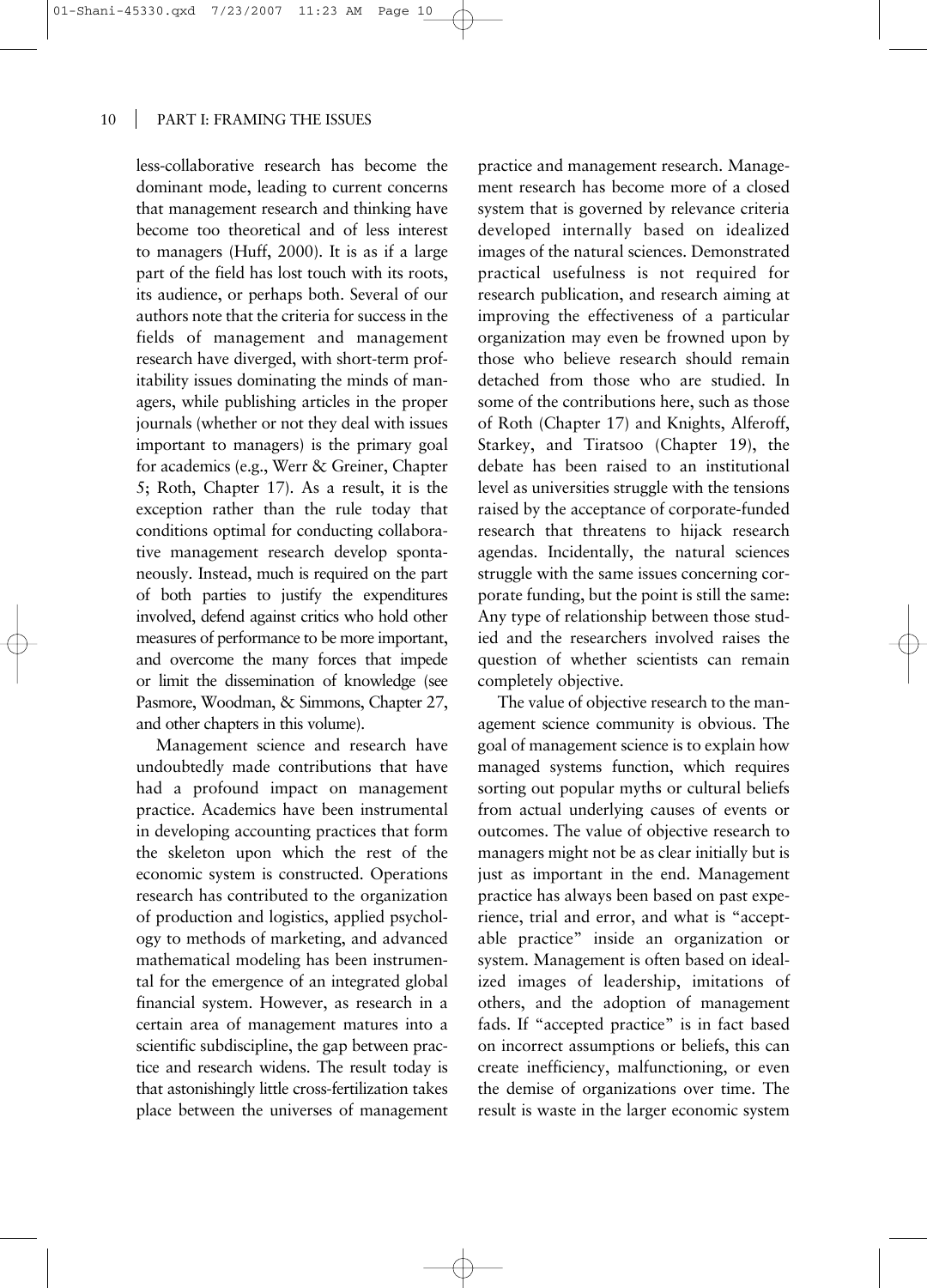and unnecessary human suffering in social systems. Management action anchored in more careful and realistic appreciation of the situation and context of the managed system can bring more success at less cost. Management research that fulfills the criterion of practical relevance will have greater possibilities to make a difference for practice, that is, will in fact contribute to better management and higher goal fulfillment of organizations and other managed social and economic systems.

01-Shani-45330.qxd 7/23/2007 11:23

We are convinced that collaborative research spanning management science and management practice can be beneficial to both parties. Management action can be guided by tested models, systematic evaluation of present practices, and analyses of relevant information. Management research can discover, develop, and validate better models based on careful observation of the consequences of management actions. Together, practicing managers and management researchers can engage in joint reflection that clarifies the actual situation, the prior experience that might be applicable, the indicators and dimensions that would be relevant and useful to apply when evaluating progress, and the broader knowledge that could be applied to achieve greater success. Preliminary studies and experiments could be designed and carried out to obtain more information on key uncertainties before decisions are made, resources committed, and final approaches launched. Information about the consequences of actions can be gathered and interpreted through joint efforts and give inspiration for new management strategies and scientific explanations.

To advance our understanding of management, we need to conduct research that is more insightful, influential, and immediately applicable. For this, in turn, we need greater collaboration between management and researchers, which is not always easy to achieve. The promise of collaborative management research is that it will produce more powerful and applicable solutions to some of our most pressing organizational and societal issues. Whether or not we are capable of undertaking efforts of sufficient magnitude to fulfill the promise remains to be seen.

Despite the potential benefits of collaboration, the contributions in this volume attest to the difficulty associated with creating and maintaining collaborative relationships that support significant, sustainable research leading to transformations in organizational performance and meaningful additions to the body of scholarly knowledge. The challenges of collaborative management research only intensify as we increase the scope of concern from understanding single organizations to understanding complex networks of organizations and even societies. As more players with vested interests enter the equation and the stakes become higher, achieving progress becomes more difficult. Improving productivity in a single organization is difficult, but achieving better outcomes for a region, segment of society, or entire industry is a daunting task.

A pessimist might argue that the most important issues facing the world today are the least amenable to collaborative resolution. We take a view that is both more optimistic and pragmatic. Optimistically, we believe that, given time and continued effort, the field of collaborative management research will overcome current obstacles in order to make a greater contribution to management at the individual, organizational, and societal levels. Pragmatically, we would argue that many of our most vexing challenges can only be resolved by research that is truly collaborative, because collaboration is required to both understand and change the dynamics underlying complex systems. In this introductory chapter, we discuss the importance of collaborative management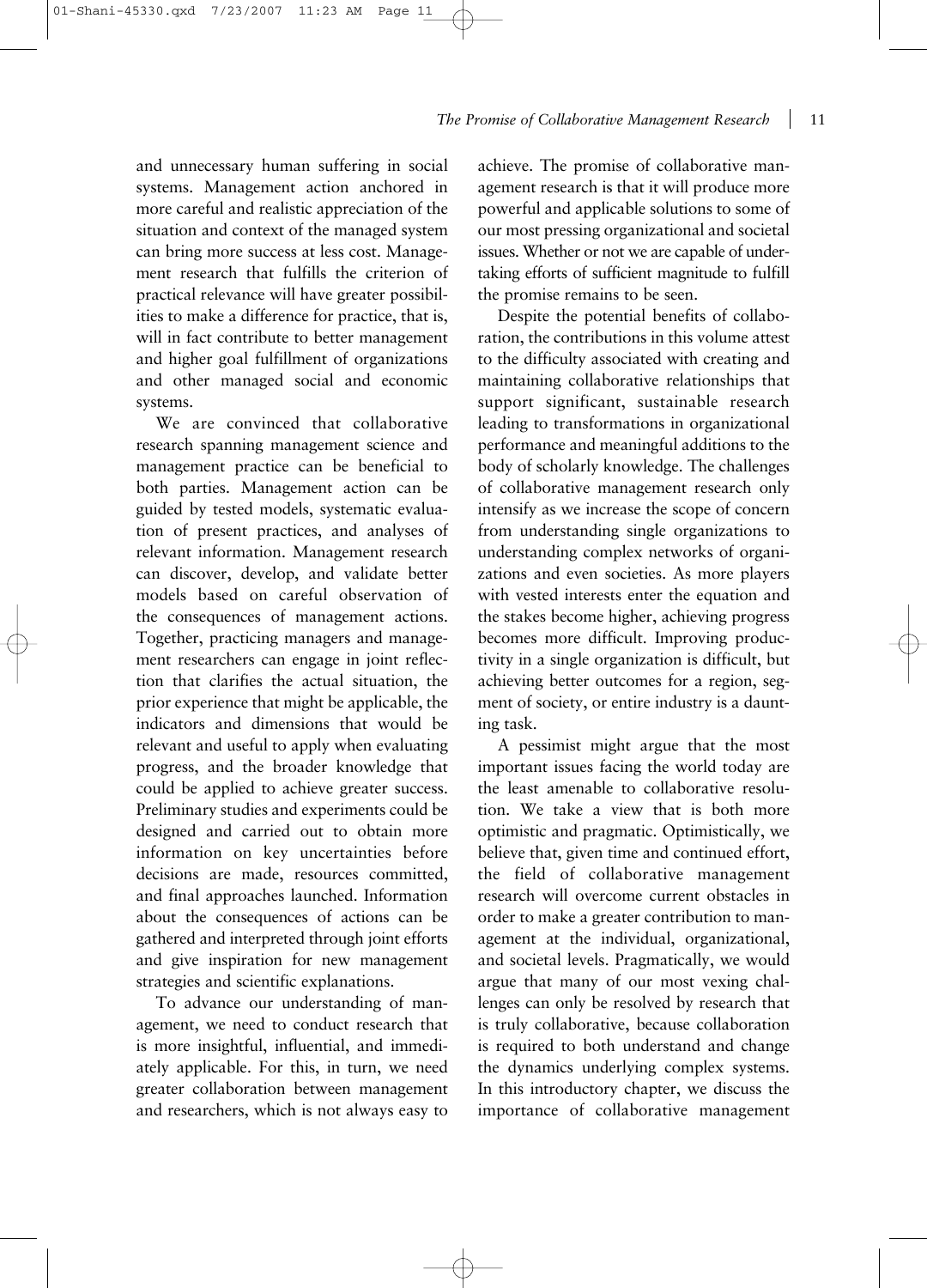research, define the scope of our endeavor, and preview some of the exciting ideas readers will find between the covers of this book.

# **FRAMING THE ISSUES**

The first section of the book helps us understand the nature of collaborative management research. From our perspective, we believe it is important to understand what it is that we are addressing here and, just as important, what we are not. The phrase "collaborative management research" is not universally understood or applied in a uniform fashion by managers and academic researchers. If we deconstruct the phrase, we gain insights into a field of endeavor that is only beginning to come into sharper focus.

# *Collaborative*

By *collaborative* we intend to signify research efforts that include the active involvement of managers and researchers in the framing of the research agenda, the selection and pursuit of methods, and the development of implications for action. Our definition of *collaborative* does not impose the requirement of an equal partnership in each of these activities, although we understand that a more equal partnership would be ideal (see Lincoln & Guba, 1985, and Reason, 1988, for a discussion of the benefits of collaborative inquiry). At the heart of this endeavor is "collective inquiry," which is the joint pursuit of answers to questions of mutual interest through dialogue, experimentation, the review of knowledge, or other means. To be more precise, management engages in collective inquiry in order to get a better understanding of a certain issue or phenomenon by means of input of scientifically valid knowledge from researchers. Similarly, scientists engage in collective inquiry in order to get a better understanding

of a certain issue or phenomenon by means of knowledge regarding practice from managers. If two parties don't share a fundamental interest in learning, there can be no collective inquiry and no collaborative research. We should note here that the parties may be motivated by different aspirations. Managers may desire quick fixes to pressing organizational problems while researchers care more about generalizable solutions to widespread issues. Still, if there is a coming together of interests to learn about some phenomenon occurring in the organization, collective inquiry may be not only possible but also the best means for achieving the aspirations of both.

Collaborative research goes beyond collective inquiry because inquiry itself does not require collection and analysis of external data in addition to data that the interlocutors possess in their heads or close at hand. A well-performed professional medical consultation is an illustration of what a collective inquiry could be. The patient tells the M.D. how his ailment developed and his symptoms and feelings, while the doctor gives a recommendation to the patient based on what she hears, based on her former experience and what she has read. The patient may walk away from the meeting with new insights into his troubles and how he could deal with them. The doctor may be left with not only payment but also an insight that could lead to testing new insights about how to treat other patients. A powerful example of collective inquiry in the context of management is Chris Argyris's method of engaging managers in a conversation that helps them understand how their single-loop reasoning chains them and how double-loop learning can permit them to find creative new ways of acting (see Werr & Greiner, Chapter 5, and Argyris & Schön, 1982).

We think of *collective inquiry* as the core activity that takes place in the study of a single organization or system, as managers and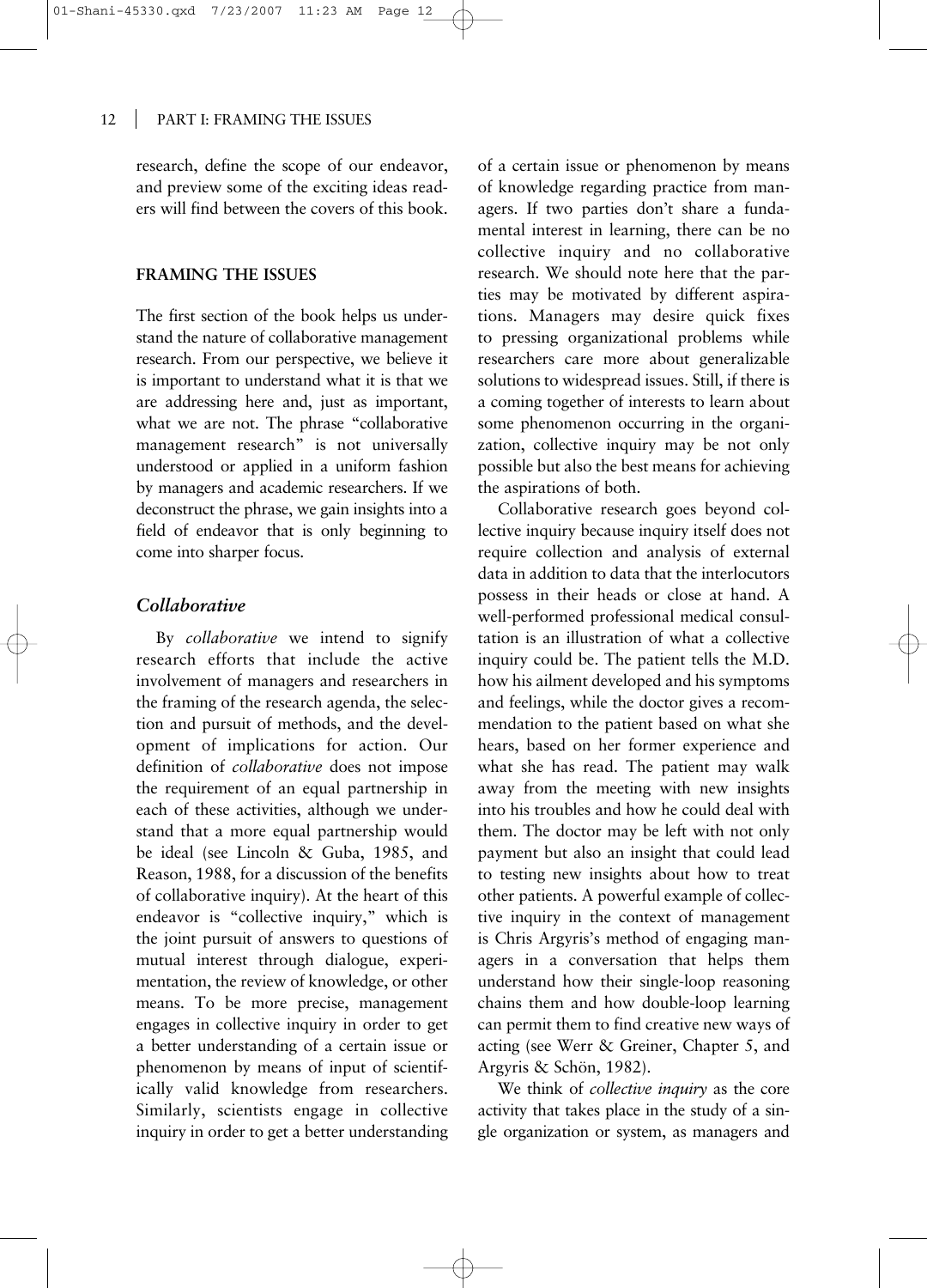## *The Promise of Collaborative Management Research* | 13

management researchers seek to understand the naturally occurring or intentionally induced effects of different organizational arrangements on behavior and performance. As scientists like Argyris and Freud have shown, the inquiry process can itself generate scientifically useful data that result in radical reorientations of practice, methodology, and theory. The collective inquiry process may often be extended into a process of collaborative research. There are two reasons for such an extension. One is to avoid the cognitive traps of reflexivity and superstitious learning stemming from groupthink and the confusion of causes and effects that easily take place in a closed system. A second is to be able to benefit from the experience of others and the greater variability of larger systems. *Collaborative research* concerns the dual and intermingled processes that are going on as an organization is undergoing development by adopting new structures and processes while researchers attempt to provide knowledge, which is not readily accessible in the organization, from scientific sources or by gathering and analyzing observations.

01-Shani-45330.qxd 7/23/2007 11:23

The scholarly knowledge can be about the process through which organizations undergo inquiry and development or it can be about content: the frameworks, solutions, and features that lead to a system being more effective in accomplishing its goals and fulfilling the aspirations of its stakeholders and the boundary conditions, which are requisite features of such approaches. More about this when we discuss what we mean by "research."

Different degrees of collaboration are possible, and we see examples of this throughout this volume. At one extreme, collaboration may be limited to access to an organization for data collection, with minimal interest on the part of the manager in framing the questions, methods, and conclusions of the research. Certainly, there is some threshold below which collaboration is no longer genuine, and we should at that point cease to describe the effort as collaborative research. At the other extreme is collaborative research that seeks not only to produce knowledge but also to fundamentally transform a system via the research process. In these efforts, collaboration is a necessity and occurs broadly, deeply, and almost continuously over the course of the project. In between these two extremes are instances of selective collaboration, in which only a few members of management are deeply engaged in collaborative inquiry activities around a narrow topic, usually without there being a strong agenda to transform the entire organization in fundamental ways.

Collaborative management research is therefore defined as *an emergent and systematic inquiry process,* embedded in an agreedupon *partnership* between actors with an interest in influencing a certain system of action and researchers interested in understanding and explaining such systems. The collaborative research process integrates scientific knowledge, methods, and values with practical knowledge, ways of working, and values. One aim for the new knowledge generated through the collaborative process is that it should be actionable for those who in practice intend to influence the system. Another aim is that the researchers should be able to claim that it is scientifically relevant and useful for the development of their field.

The collaborative research process is difficult to master because values and aims of science and practice are often experienced as antagonistic. A balance must nonetheless be struck between dependence and independence of the actors, between the quest for generalizable patterns and the development of specific applications, between timeconsuming analysis and quick fixes, between conceptual reasoning and concrete problem solving, and between the emphatic advocacy of insiders and the disinterested inquiry of outsiders. Collaborative research requires the formation of a "community of inquiry"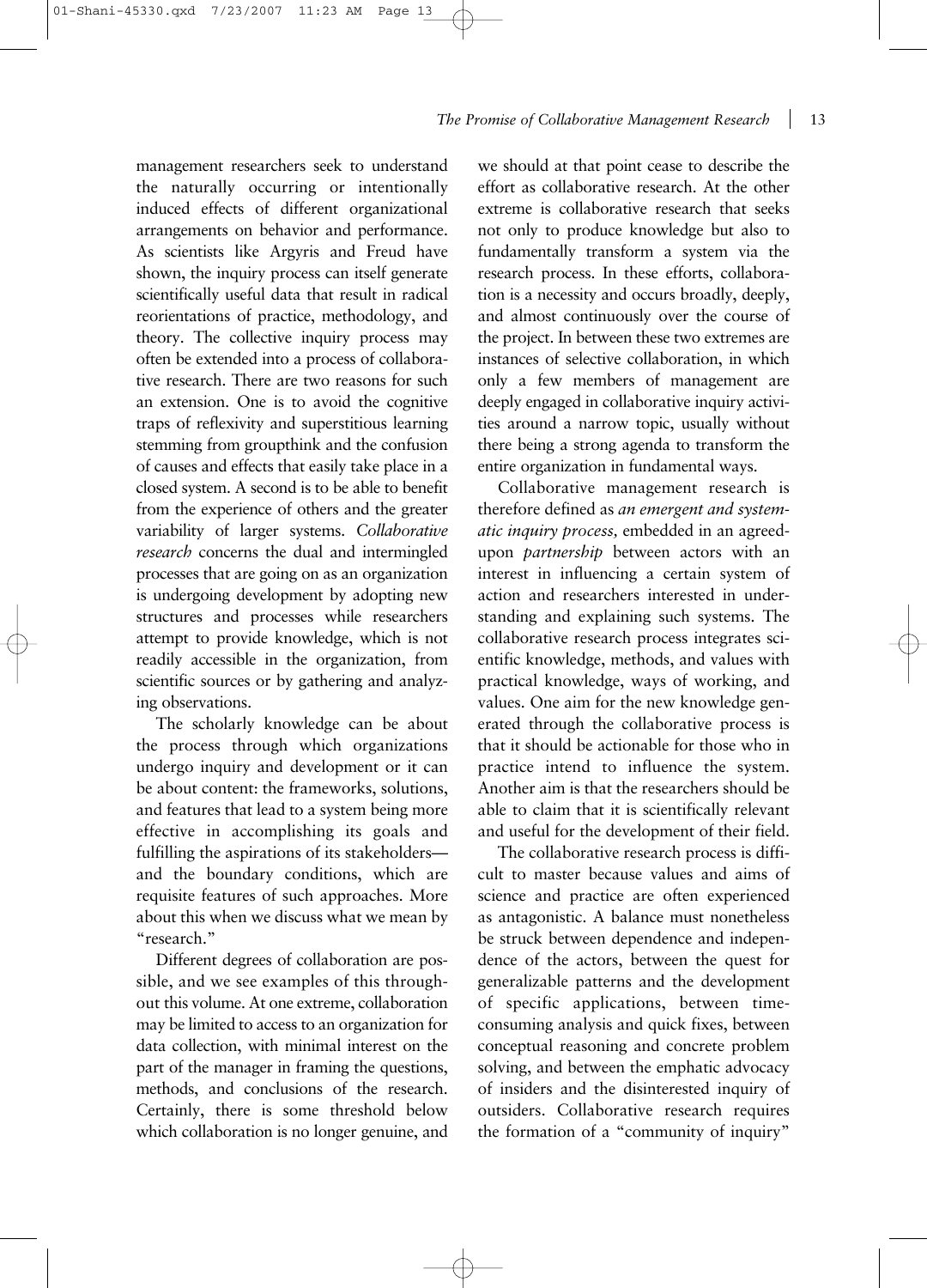through a partnership among individuals with varying priorities and goals.

As ideas are tested and applied, collaboration doesn't stop, but the parties involved may be augmented by others with an interest in the outcomes of the research. This is true not only in the economic and management sciences but to a high degree in the engineering area, where research and practical applications are often closely integrated. As is illustrated by Walshok and Stymne (Chapter 15), the ongoing dialogue between scientific research, industry, and other interested parties increases the chances for significant breakthroughs. We share this view and hope that this volume adds additional voice to the argument that research conducted with the involvement if others, even if more difficult to control in an experimental sense, holds tremendous potential for the advancement and application of knowledge.

## *Management*

While one would think that the definition of *management* is obvious, our most vociferous debates have been about the legitimate scope of our work with regard to this term. Indeed, at least one invited author declined to participate because he associated the term *management* in the title of the book with capitalism and all its ills, rather than holding a broader interpretation of the term that could include the management of not-for-profits and even political or economic systems. Rather than settle the debate by narrowing ourselves to a definition of management as "what MBAs do," or accepting a broad definition of management as "any process that involves organizing a system," we elected to leave the issue open and allow our authors to help us define the field of inquiry through their submissions. The result, as one might expect, was that we were pulled toward a somewhat broader definition of management than we had in mind at the outset.

Management can be carried out by an individual or a team, or even by groups of people who are not formally managers—for example, by representatives of various stakeholder groups. An example is provided in the contribution by Apel, Heikensten, and Jansson, Chapter 18 in this volume, which discusses how several central banks attempted to influence one country's entire economy by managing its monetary policy. *Management* therefore can be thought of as a noun: an individual or collective group of actors who aspire to influence the behavior or performance of a system. *Management (or managing)* also can be a verb: the practice of those actors. In this sense, *management* signifies an art or practice, that is, what managers tacitly or explicitly know and believe about how to go about managing an organization or complex system.

As evidenced by the contributions here, collaborative management researchers are not in strict alignment about the *subjects* of their inquiry. To some, like Boyatzis, Howard, Rapisarda, and Taylor (Chapter 11), the focus is on improving the capabilities of the individual manager. To others, like Kolodny and Halpern (Chapter 13), the concern is with improving the performance of an organization; and for some, like Tandon and Farrell (Chapter 14), the reference is to a class of organizations and their influence on society as a whole.

Nor are we in complete alignment regarding the *objects* of our research. Stebbins and Valenzuela (Chapter 23) discuss research in a single organizational setting, and Mohrman, Mohrman, Cohen, and Winby (Chapter 24) describe related studies in multiple organizations. Coghlan and Coughlan (Chapter 21) and Huzzard and Gregory (Chapter 16) focus on organizational networks; Walshok and Stymne (Chapter 15) and Tandon and Farrell (Chapter 14) address regions; while Roth (Chapter 17) and the ARC Research Team (Chapter 22) examine research networks.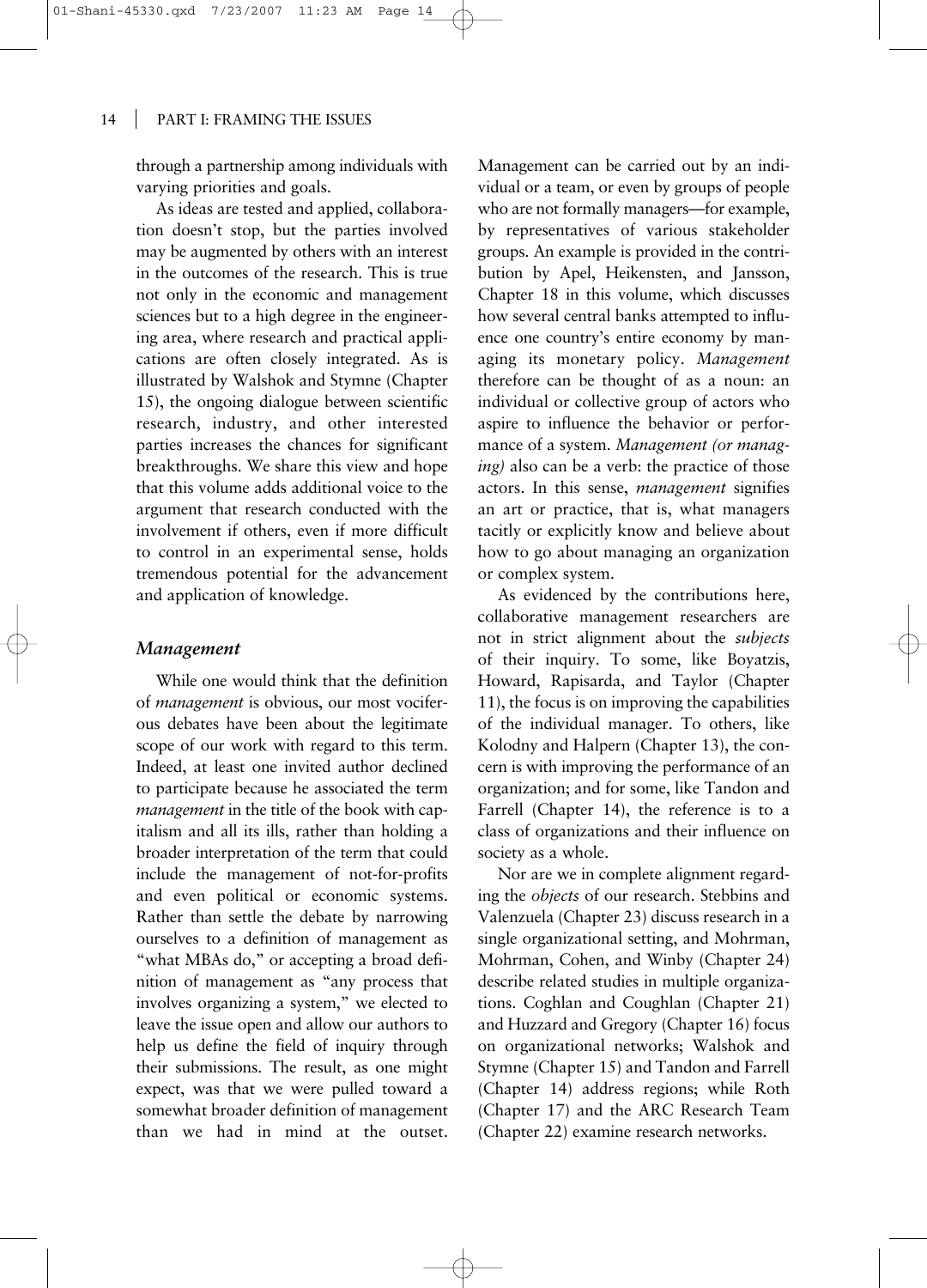We can easily imagine a two-dimensional matrix in which we study the actions of different types of managerial actors (individual, organizational, systemic) in different settings (a single organization, networks of organizations, systems, regions, or communities); but those two dimensions would be too simplistic to cover the diversity of research we see in practice. We would need to add at least one more dimension that addresses the *aspect* of management studied: specific managerial actions, systems of management processes affecting organizational culture or performance, or coordinating mechanisms among networks of organizations.

01-Shani-45330.qxd 7/23/2007 11:23

So, the question of what management is and how one should approach its study is open to debate and experimentation. Even when we try to simplify things by studying management in a single organizational system, we are confronted by the complexity of modern organizations. There are multiple levels of managers in a system, and rarely are they aligned in their views or actions up and down the chain of command or across the enterprise. There are formal and informal leaders who vary in their level of participation and influence in shaping decisions depending upon the issue under consideration. Individual leaders join and leave the organization, and even systems of management change over time, sometimes gradually and occasionally in dramatic ways. Interventions are not uniformly undertaken or adopted, nor are they carried out uniformly across the organization as planned. Local adaptation to different cultures or customer groups can create variations in management methods across units and cause centrally initiated strategies to be rejected or adapted beyond recognition. Even in a single unit close to headquarters, interviews of a random sample of managers will reveal different philosophies and beliefs about what effective management entails. Despite the application of highly collaborative research methods described in some of the contributions here, understanding what is really going on and what management actions or systems of management processes are really responsible for causing variations in performance is extremely difficult.

The promise of collaborative management research is that through multiple studies, the accumulation of knowledge over time about different aspects of management and across different types of systems will help clarify when and how managerial actions can make a difference. Continued attempts to learn from experience, apply knowledge in the form of new innovations, and thereby confirm or disconfirm assumptions will result in the gradual accumulation of wisdom that can be captured by scientists and applied by new generations of managers. Although individual studies may not be appreciated or even come to the attention of more than a few managers, the accumulation of knowledge over time can produce changes in widely held paradigms that are interesting and well-publicized, and that may eventually influence how management is taught and practiced (Kuhn, 1962).

## *Research*

This brings us to the last of the terms to be defined. What is it that we mean by research? When does a casual conversation between a research scientist and a manager suddenly become a moment of collective inquiry leading to fascinating insights that challenge established management science and justify serious rethinking of corporate policies? How rigorous do data collection methods need to be to qualify as legitimate research, as opposed to being biased reflections on a momentary event by well-intended but unsophisticated partners in a collaborative research alliance? These are important questions that, as editors, we found ourselves unable to answer with precision.

For many centuries, the purpose of conducting research has been to enable us to better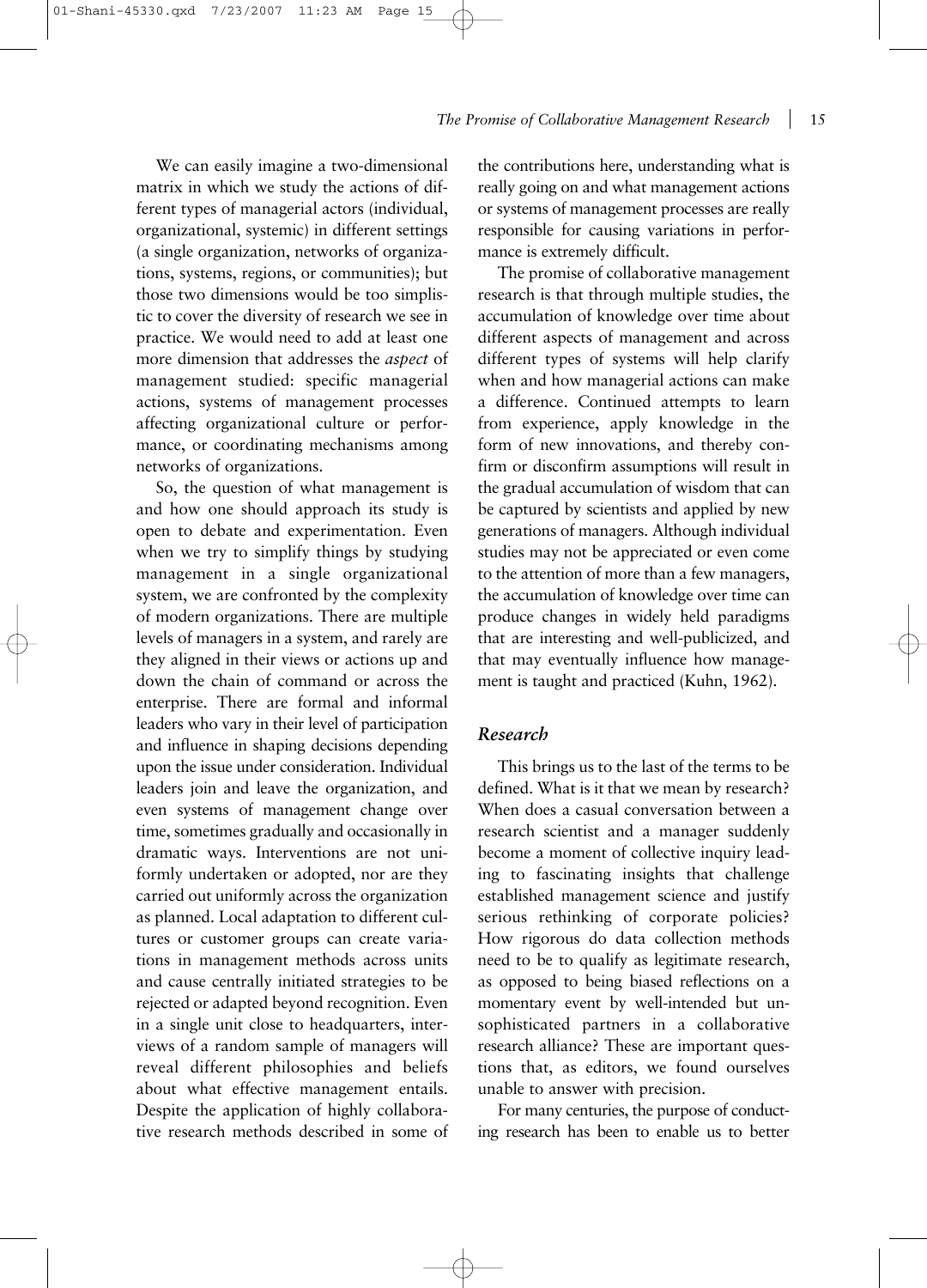understand the world about us, and through that understanding, improve the quality and sustainability of our lives and endeavors. In the physical sciences, research has relentlessly pursued ways to expand our knowledge about the characteristics and functioning of the tiniest processes and particles as well as of the universe as a whole. Long ago, we abandoned the view of a classical Newtonian ordered universe. New hypotheses are constantly being suggested, methods for testing them are being developed, and theories that experiments do not contradict are provisionally retained.

Management science and many of its books on research methodology try to live up to an image of physical science that even physical science does not entertain. In reality, the story of highly controlled experimental laboratory research is a lot messier than is often portrayed. In order to carefully eliminate the influence of other variables, experiments are conducted in ways that remove the influence of significant factors that operate in the real world. This can make transfer of knowledge from the laboratory to the outside world difficult.

As Kaplan (1964) has pointed out, methodology books deal mainly with the logic of verification that results when observations are collected in the correct manner. The social sciences use reliability and validity as the criteria for objectivity. However, trustworthy observation by itself does not really move science forward. The main mover is discovery. The logic of discovery builds on intuition, serendipities, chance encounters, and power games and depends on whom you collaborate with. The logic of discovery is almost never described in methodology textbooks. It is time that management science take the logic of discovery seriously (see also David & Hatchuel, Chapter 2).

As we move into the human realm, research conditions become more difficult to control. In medical research, for example, variation in the previous condition of patients undergoing a particular treatment or operation can greatly influence the outcomes observed from a given medical intervention. So may a variety of other factors, such as age, metabolism, genetics, race, gender, and sensitivity to dosage levels. The "error" introduced into research studies by these types of human variations is unavoidable. To minimize risks to patients, research methods in the medical sciences have evolved over the years to include early studies done in other species, followed by preliminary studies on small samples of carefully selected human patients, and finally larger clinical trials. Despite these efforts, variations in treatments of specific individuals still produce a range of results, some of which are not predictable and can be quite serious. The benefits of medical advancement for the many outweigh the risks to the few, but these risks are carefully monitored by government bodies and professional groups who make certain that researchers pay strict attention to accepted research practices.

As we turn our attention to research in the social sciences having to do with individual human behavior, the behavior of groups, and ultimately the actions of organizations and systems, we find that the challenge of remaining "rigorously scientific" becomes even more difficult (Gergen, 1982). The ability to "control" extraneous factors affecting behavior in natural settings is limited, making it more difficult to draw cause-effect conclusions between specific variables of interest. The problems that interest us the most aren't amenable to laboratory experiments to begin with; if we are concerned with the impact of different work systems on productivity, for example, we find it difficult or impossible to bring an entire organization into the laboratory where we can control everything that takes place. Instead, we might design pilot plants that operate on different principles than traditional plants and assume the differences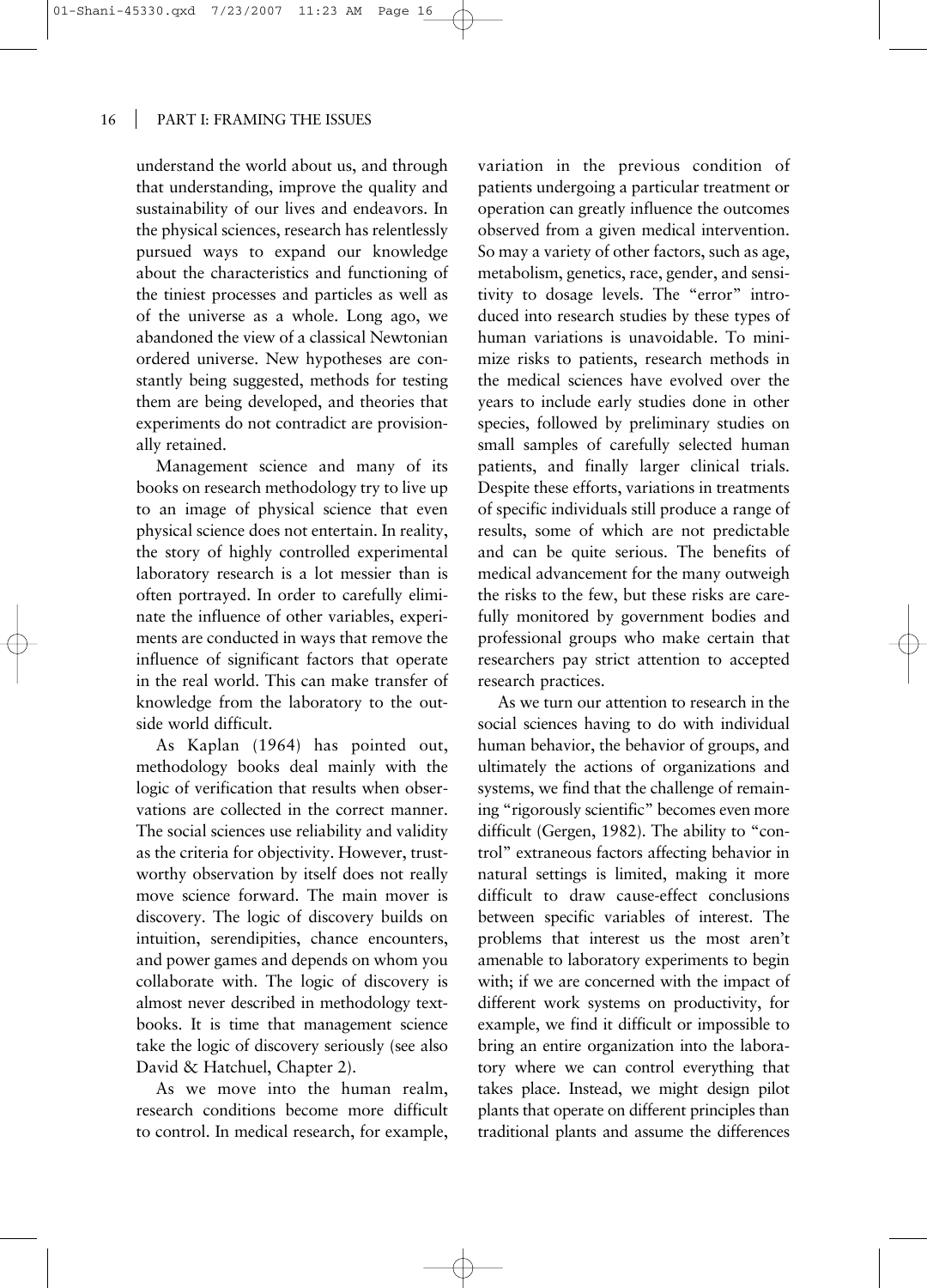in results we observe are due to design features rather than exogenous variables like the quality of the people working in the plant or the use of improved technical controls. As noted by Stymne (2006), collaborative management research often must rely on testing a model in practice rather than conducting controlled experiments:

Another reason for experiments not being used in management science is that the natural science experiment tries to control the impact of the result of all factors other than the experimental treatment. A firm is an ongoing activity and there is no way to control everything in it or around it. However, the manager and the researcher can together establish a model of how the manager's world hangs together. The outcome of the action under study can be evaluated against the model, and conclusions can be drawn about both the impact of actions and the appropriateness of the model. In natural science, rats are often used in experiments but, even if rats are intelligent animals, our means of communication with them are quite limited. In contrast, conceiving action in firms as quasi-experiments makes it possible to use the managers' intelligence and insights as partial substitutes for laboratory controls. A whole chain of interpretation and translation processes has to take place before the responses from the rat can be used for a drug that can help an ill person. Contrary to rats, managers have the ability to interpret the consequences of their action and incorporate that interpretation in their articulated model of future action. (p. 267)

Added to the difficulty of achieving control in social science research is the problem of overcoming reflexivity, or the impact of the scientist's methods of observation on what he or she is observing. A study of motivational factors that affect performance, for example, could falsely conclude that higher

pay is associated with greater output, when in fact simply the effects of being observed by others (the so-called "Hawthorne effect") could have something to do with the results. Although it has long been recognized that this is not entirely possible (Mitroff, 1974), the natural science researcher is supposed to remain detached from and be able to observe the objects under study using tools, such as a telescope, that don't influence the behavior of those objects. The social science researcher, and especially the collaborative management researcher, cannot remain detached from the people under study. The act of observing, intervening in, or collaborating with managers of systems to conduct research changes those systems in ways that are impossible to fully comprehend and, furthermore, vary from organization to organization or system to system. Each collaborative management researcher, in seeking to add practical value through his or her work with the system, will recommend courses of action that are intended to influence the outcomes observed in a positive fashion. As they interpret what they observe, these researchers will not be able to completely detach themselves from their theories and biases, which makes objective assessment of outcomes difficult. Third parties can be brought in as objective observers to mitigate this effect, but the influence of the researcher on the behavior of those under study can never be isolated completely, leaving open the question of just how generalizable the findings may be.

As we conduct research designed to understand organizations and even more complex human systems, we are struck by the pervasiveness of the conundrum of reflexivity in systems that are essentially artifacts—creations of their designers and participants (Simon, 2001). Social orders are socially constructed in practice (e.g., Berger & Luckmann, 1966; Bourdieu, 1990). We design our organizations over and over in the course of making sense of what is happening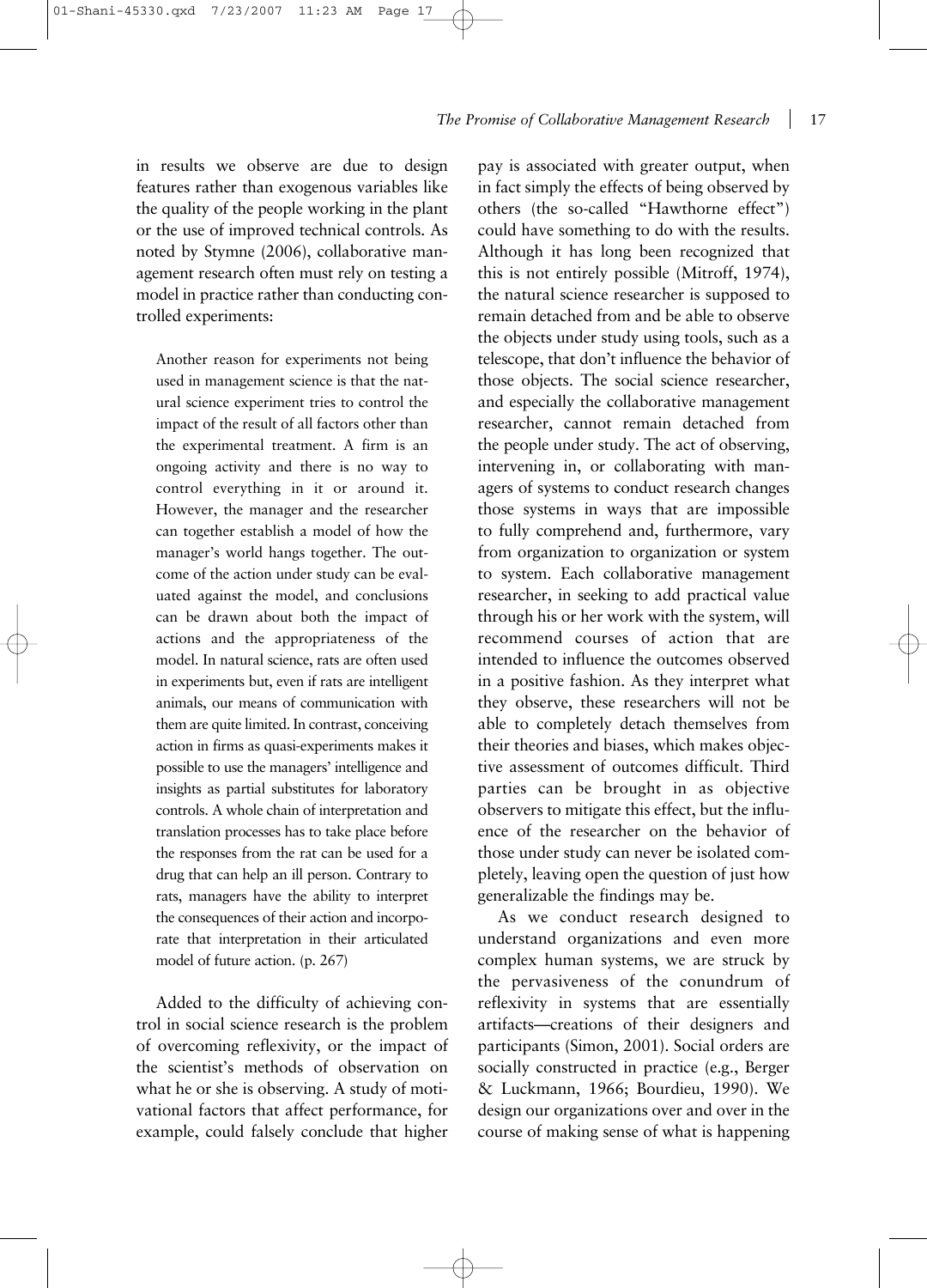as we carry out the work of management and the transformation work of the firm (Weick & Quinn, 1999), and as various individual and collective actors pursue their purposes. Giddens (1993) addresses this as the "duality of structure," which refers to the notion that social order or institutional properties of the social system are created by human action and in turn serve to shape human action. Thus the various participants in any collaboration, in pursuing their goals for the collaboration, cannot help but change the phenomena that are being studied, because that is the very nature of organizing.

Finally, we should note that collaborative management research struggles with the question of ethics just as do other scientific undertakings. Medical researchers must decide on when it is "safe" to bring a drug to market, trading off the greater degrees of certainty that come with larger clinical trials against the knowledge that patients will die (and profits be delayed, a counter-ethical pressure of the corporate sponsorship of research) if the drug is not made available as quickly as possible. In collaborative management research, scientists must decide whether to offer their help to make an intervention in an organization succeed or to let the course of events unfold naturally, even if that would mean the organization under study would be more likely to fail. The former is more in keeping with the spirit of true collaboration, while the latter is more in line with scientific doctrine and the pursuit of "objective truth." If, in following his or her collaborative instincts, the scientist becomes so involved in the intervention at a personal level that the results reported could never be repeated in another setting, what is the value of this study to society? On the other hand, if scientists stand by and watch managers fail in high-risk organizational change programs, what would be the incentive for managers to collaborate?

Despite these many challenges, the pressing nature of problems confronting our

organizations, systems, and societies forces us to carry on in our search for better management solutions. As in other sciences, the "truths" that we can expect to find in one organization or one study will be neither universal nor constant. Generalizability is therefore not a very powerful criterion of scientific value in management sciences. It is a vain hope to understand how people behave in organizational settings in general, but it may be more fruitful to investigate how people act in different types of organizational settings and under different conditions. Over time, we can build on what we learn across organizations and systems to build a more nuanced, deeper, and broader understanding of the phenomenon of organizational behavior.

We are interested not only in data that describe things as they are, but in understanding why things are that way. Collaborative management research respects the contextual character of management knowledge. It also respects the fact that organizational and other managed systems are artifacts designed in social processes. Investigating specific systems by including their designers therefore makes good sense. Collaborative research is certainly not the only way to generate trustworthy and useful knowledge in management science, but it has many advantages as a complement to other approaches, by which we can continue to add to the body of knowledge concerning the effectiveness of management behaviors, systems, and approaches.

There are management researchers who study important questions related to the appropriateness of different strategies or leadership systems without ever setting foot in an organization. Simply by studying records, we can learn a great deal about classes of organizations that have thrived while others have perished, or about the success of leaders with different levels of preparation for their jobs. There are other researchers who generate important insights by running managers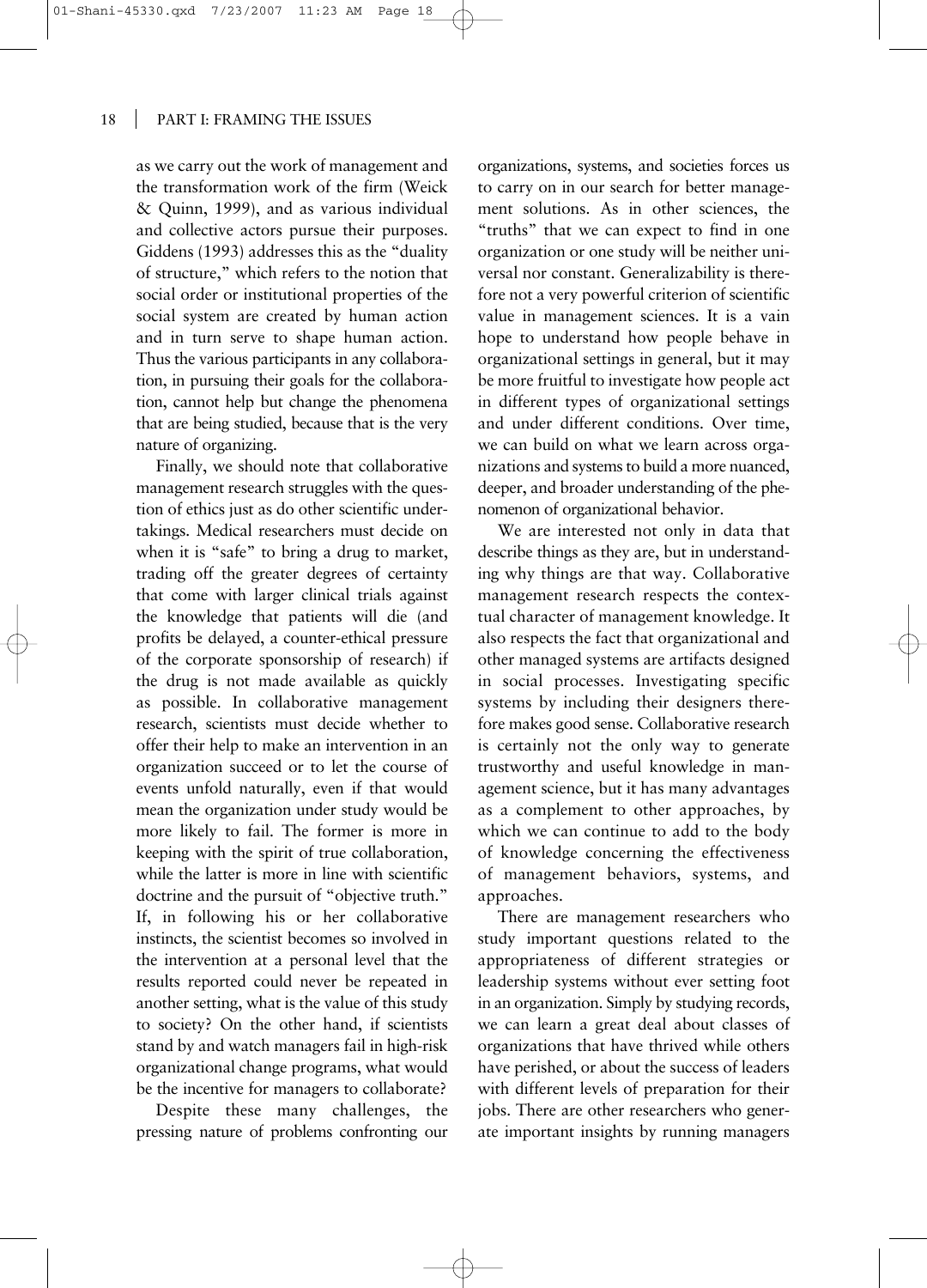## *The Promise of Collaborative Management Research* 19

through simulations and observing their reactions to various types of scenarios or inputs. Still others use surveys as their preferred method to gather data from large numbers of people across different organizations and geographies, in the hope that through an analysis of the relationships among the variables measured, they can arrive at tentative conclusions about what kinds of attitudes or self-described behaviors are associated with different kinds of outcomes, such as absenteeism, turnover, acceptance of change, or the quality of decision making. We applaud all of these researchers and support the need for a multimethod approach to inquiry in the field, because we recognize that in the complex, interconnected, ever-changing world that is our reality, no single approach can ever proclaim that it has led us to an absolute truth. By no means are we making a case that all management research must be collaborative; but we do insist for our purposes here that collaborative management research must involve research.

01-Shani-45330.qxd 7/23/2007 11:23

At the most fundamental level, what all forms of research share is the desire to understand something of importance through the use of means that limit the likelihood that we will reach false conclusions. The world is full of people with opinions about things, whether they are speaking about diets, weight-loss plans, management techniques, or ways to bring about world peace. What researchers aspire to add to the discussion of these topics is "objective data," or, rather, to express beliefs justified by earlier research, by observations gathered through rigorous methods, and arrived at by a better application of formalized logic than one would casually use in forming an opinion about something based on one's personal experience or informal conversations with others.

This brings us back to the questions at the beginning of this section. How can we tell when someone is casually formulating an opinion as opposed to conducting "research"?

There are no hard-and-fast answers to this question. The social sciences have never agreed to impose finite standards upon those who claim to be conducting research. Professional peers, including professors or editors of journals and books (like ourselves), make decisions about the quality of work that deserves to be published or receive credit. Publishers of books make decisions about what they believe will sell, or whether scientific work meets the standards by which they feel their reputations will be protected. But these standards are not published anywhere, and they vary from institution to institution and person to person. When someone publishes a popular book on management with little or no objective research behind it, scientists bemoan how easily managers can be duped into accepting a point of view that is based on a case study or two and largely represents the author's unscientific opinion. Yet there are case studies in this volume that, while carefully done and thoughtful in nature, would be hard to distinguish from the cases used in those best-selling popular books, at least from a methodological perspective. One thing that does help us maintain a certain level of rigor in management research is that we expect our work to be reviewed by our professional peers. This is not always the case among popular authors. Aside from this important caveat, the definition of what constitutes an "acceptable" level of rigor in management research must be formulated with an open mind toward research methods that are different from those in use in the physical or medical sciences.

Over the past hundred years, many approaches have been employed to study the effects of different organizational arrangements, leadership behaviors, and management systems. These methods have varied from detached observation to "controlled" experiments to surveys to active intervention. All of these constitute approaches to research that, if done well, can be valid, even if not perfect.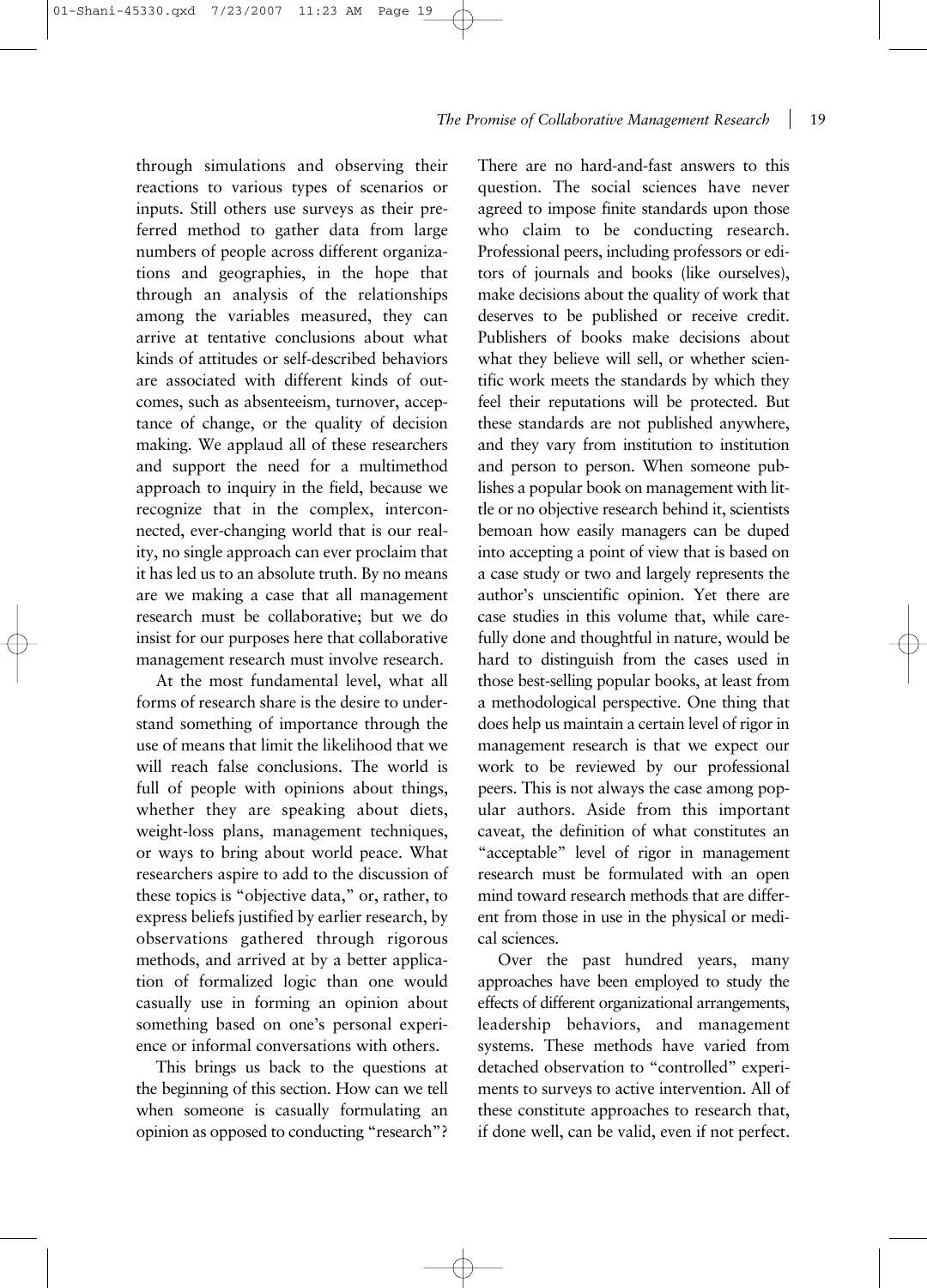Some methods of research are better at answering certain types of questions than others. Surveys, for example, are more useful for gathering reactions of large numbers of people to a specific managerial practice than conducting hundreds of controlled experiments. Controlled experiments, on the other hand, allow researchers to do a better job of isolating the effects of different leadership styles on the quality of decisions reached in a small group. No one way of conducting research can possibly hope to answer the full range of questions that we must ask ourselves if we are going to continue to advance the ability of managers and organizations to tackle the important issues that confront our workplaces, economies, and societies today. Therefore, it should not surprise us that the contributors to this volume employ a wide range of research methods in conducting collaborative management research, as they work together closely with their counterparts to learn about different types of phenomena. It is therefore less important to define research here in terms of specific methods than in terms of the effort that is made to achieve rigor in guarding against false conclusions.

We have had debates among us as editors in regard to the level of rigor that is required for a contribution to be considered a valid piece of collaborative management research. If we brought our many contributors into the debate, it would be even more difficult to settle. It has been our experience throughout our careers in the field that the tension between observing organizations in their natural state and applying scientific rigor to "control" the impact of extraneous variables on outcomes of interest is always present. It is never satisfying to simply say, "We know good research when we see it," because we recognize that our standards and those of others will vary. Yet due to the inherent limitations in the study of human systems, we also realize that there can be no absolute standards that everyone can apply across the board to judge the goodness of different research efforts. We are forced to acknowledge that our definition of research is not as precise as any of us would like it to be, and that for now we will have to trust our judgment to determine when an author has paid "sufficient attention" to eliminating the likelihood of drawing false conclusions by applying scientific methods to their work.

# *Collaborative Management Research*

If we bring together our views of collaboration, management, and research, we arrive at a statement of the focus for this volume. *Collaborative management research* is an effort by two or more parties, at least one of whom is a member of an organization or system under study and at least one of whom is an external researcher, to work together in learning about how the behavior of managers, management methods, or organizational arrangements affect outcomes in the system or systems under study, using methods that are scientifically based and intended to reduce the likelihood of drawing false conclusions from the data collected, with the intent of both improving performance of the system and adding to the broader body of knowledge in the field of management.

# **RELATED SCHOOLS OF THOUGHT**

Collaborative management research, as advanced in this *Handbook*, shares common views of the philosophy of science with other schools of thought that have emerged in the social sciences over the past decade, all of which involve some form of collaboration between researchers and those being studied. Proponents of these methods have raised similar questions concerning the ontological and epistemological foundations of collaborative research and have contrasted collaborative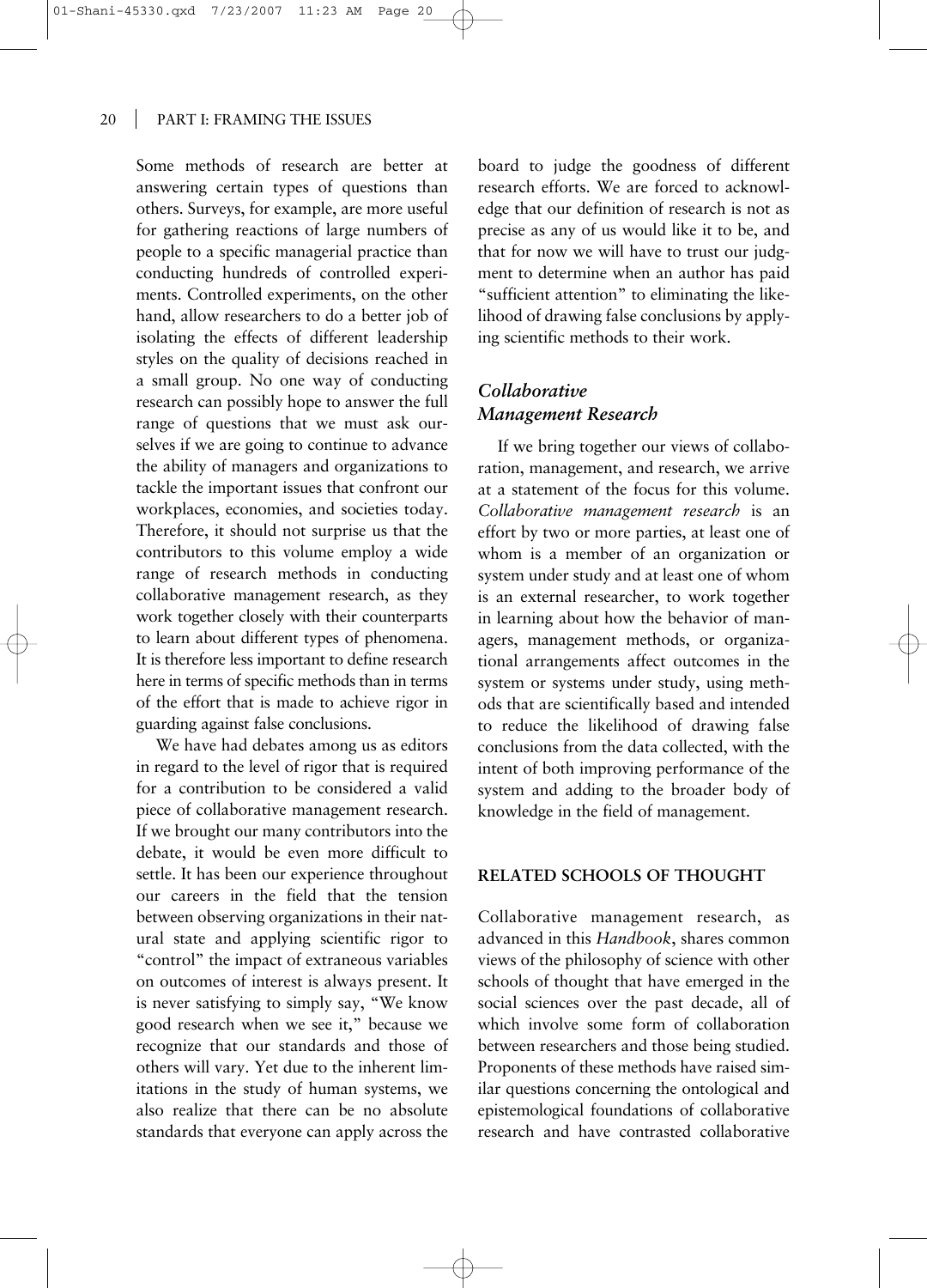research with scientific methods associated with positivistic philosophy (e.g., Susman & Evered, 1978; Reason & Torbert, 2001).

To the extent possible, it is important for us to distinguish collaborative management research from these other forms of collaborative research, such as action research or participatory research, in order to make the unique added contribution of this volume clear. While it would be redundant here to retrace in detail the comparative discussions of eight different collaborative research methods offered by Shani, David, and Wilson (2004) and the dozen reviewed by Coghlan and Brannick (2005), it is probably of value to remind readers of some of the conclusions drawn from these efforts.

First, it is important to note what all these approaches have in common. All of the emerging collaborative orientations attempt, in one way or another, to combine some features of both "inquiry from the outside" and "inquiry from the inside" (e.g., Evered  $\&$ Louis, 1981). They also share the value that "knowledge production" and "action" are not set apart as two separate processes. Finally, as our basic definition of collaborative research indicates, all share the approach that some kind of research team composed of actors from within and outside the organization is created to work together and learn using methods that are scientifically based.

What makes collaborative management research unique and different is that it is interested specifically in understanding the influence in organizations and other complex systems of behaviors, actions, and purposeful designs that are intended to manage the system toward intended outcomes. In contrast, action research has historically addressed a much wider scope of social science issues, beginning with Lewin's classic studies on the impact of participation on the adoption of new behaviors in small group settings. Action science and developmental action inquiry (Argyris, 1980; Argyris, Putnam, & Smith, 1985; Argyris & Schön, 1989; Torbert, 1976, 1999) are primarily concerned with the cognitive processes of individuals' theories-in-use, which are described in terms of Model 1 (strategies of control, self-protection, defensiveness, and covering up embarrassment) and Model 2 (strategies eliciting valid information, free choice, and commitment). Participatory research (Brown, 1990; Tandon, 1989; Whyte, 1991) has been associated with engaging members of complex systems to bring about changes in society and has been less concerned with the functioning of single organizations. Each of these schools, and others not covered here, has its disciples and detractors.

What collaborative management research seeks to add to these emerging approaches is the value that could be gained when practitioners and researchers engage in a joint undertaking where each partner takes some responsibility also for the other partners' learning and knowledge. The reason for this mutual sharing of responsibility is not only altruistic but also pragmatic. The practitioner will gain if the researcher succeeds in formulating an innovative management model that will give an advantage over competitors. The researcher will gain if the practitioner tries out some of the advice given and if scientifically interesting observations of the process can be made. We suggest a change in the perspective on the task of management. It implies less of a focus on the characteristics and behavior of individual leaders but emphasizes the mechanisms for the creation of a useful knowledge base for managerial action. We hope that the principles and examples of practitioner-researcher collaboration and interaction offered in this *Handbook* will provide epistemological justification and useful methodological advice as well as inspiration for engaging in collaborative research.

We now turn to an overview of the *Handbook*. We will provide a high-level overview here and rely on the sections and the chapters to speak for themselves.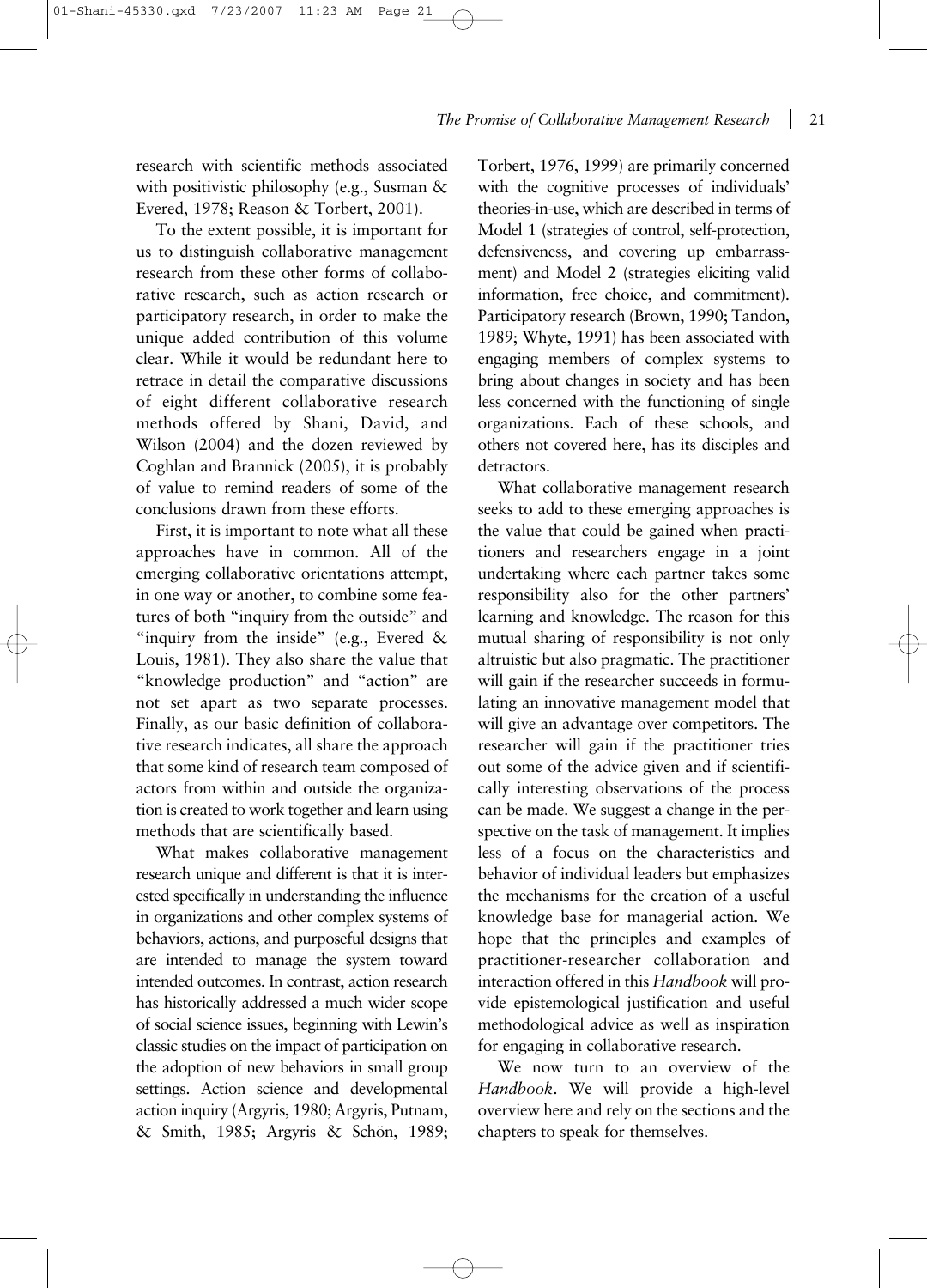# **SECTIONS OF THE**  *HANDBOOK***: A PREVIEW**

# *Framing the Issues*

The first section is intended to provide multiple viewpoints on the issues we have outlined above. Following our discussion, Albert David and Armand Hatchuel (Chapter 2) address the challenges inherent when knowledge is generated from collaborative efforts in the interplay between aspects that are immediately actionable and those that contribute more broadly to universal theories of management. Their chapter proposes a framework for understanding the issues involved in moving back and forth between actionable knowledge and universal theory. Using the dimensions of discovery versus validation and theoretical versus applied, they distinguish among four types of contributions that collaborative management research can make: (1) the discovery of new theory, (2) the invention of new models for application in practice, (3) capturing new knowledge from practice, and (4) improving upon known theory and practice.

Next, Tenkasi and Hay (Chapter 3) transport us back in time to remind us of Aristotle's support for integrating theory and practice. By studying 11 instances of collaborative management research, they discovered six unique strategies used by scholars and practitioners for interrelating theory and practice: framing, influencing and legitimizing, sense making, demonstrating, turns, and scaffolding. The authors describe each of these methods in detail using examples, and then they discuss overall implications from their analysis for the design of collaborative management research efforts.

Bartunek (Chapter 4) takes us on a journey through the realm of "insider/outsider research." Using examples, Bartunek demonstrates how the roles of insider/outsider researchers are shaped throughout the steps that take place in most efforts of this kind.

She notes that the roles are socially constructed and much more malleable than one might imagine, with the boundaries for both academics and practitioners stretching toward one another. What's more, Bartunek points out that insider/outsider relationships are not without conflict and other complications that make the creation and maintenance of a collaborative relationship challenging. Again using examples from actual efforts, Bartunek reveals these issues in compelling fashion before offering some guidelines on how to create more effective insider/outsider relationships.

Werr and Greiner, in the next contribution (Chapter 5), explore the dynamics that often limit collaboration in research among managers, academics, and consultants. They view all three as producers of management knowledge and ask what they can learn from each other. Werr and Greiner suggest that there is a strong potential for collaboration within the triad manager-researcher-consultant but also acknowledge the institutional forces that make such collaboration difficult and discuss how these forces may be overcome. The authors use interviews with three noted academics who have built important contributions to management knowledge through their consulting activities— Edgar Schein, Chris Argyris, and Edward Lawler—to illustrate the mechanisms that can be employed to reduce the tensions academics and consultants experience when collaborating in the production of more valid and useful knowledge.

Based on this set of framing chapters, it's clear that the topic of collaborative management research is more interesting and challenging than we might have imagined at the outset of this journey. The sections that follow make the journey all the more worthwhile.

# *Mechanisms and Processes*

The next section of the book introduces us to a variety of approaches to the conduct of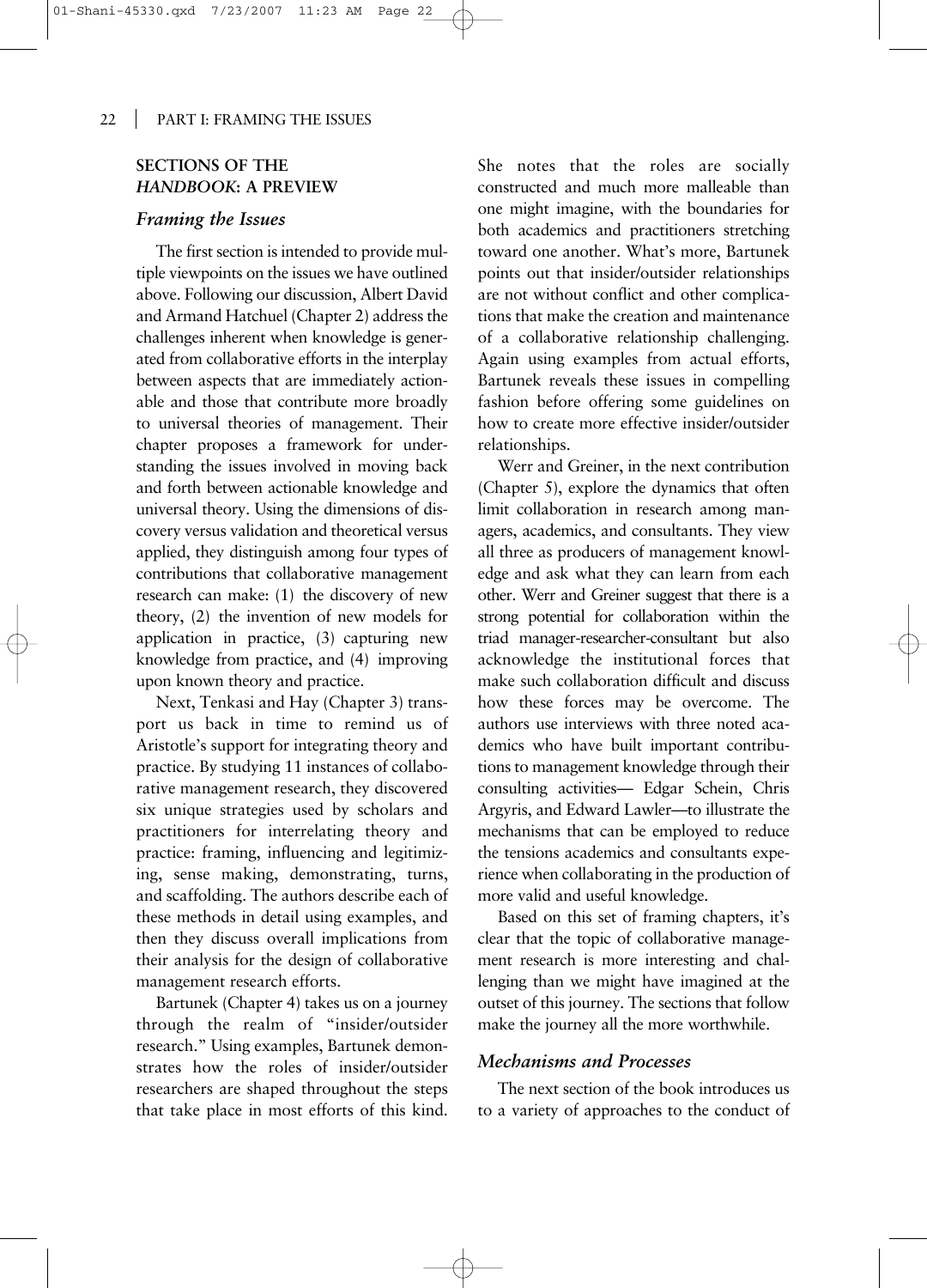collaborative management research. McGuire, Palus, and Torbert (Chapter 6) offer us the theory of developmental action inquiry, along with the notions of engaging in 1st-, 2nd-, and 3rd-person research/practice, single-, double-, and triple-loop learning, and an interweaving of collaborative research and collaborative practice. In contrast to modern science—which offers a model of 3rd-person research "on" "subjects" for scientific publication alone rather than for their own development and enlightenment—developmental action inquiry is a model of research that requires a high voluntary commitment and collaboration by participants. The authors identify a specific sequence of action-logics through which any human system can (but may not) transform. McGuire, Palus, and Torbert illustrate how developmental action inquiry is applied through a longitudinal case study of individual, interpersonal, team, and organizational transformations. They conclude that the special challenge of developmental action inquiry is that it cannot be routinized. Its highly collaborative and introspective nature requires that the general theory be understood but that specific approaches be developed when engaging each unique individual or system.

In their second contribution to this volume, Hatchuel and David (Chapter 7) note that in the first hundred years of management research, many of the main revolutions in management have come from innovative firms and not from academic research. To enhance the potential for academia to contribute to future breakthroughs, Hatchuel and David ask us to consider intervention research in management, or IRM. Using Renault and other examples of the application of IRM techniques, the authors help us understand the conditions that are necessary for effective industry-academic collaboration. Hatchuel and David outline some critical principles that IRM researchers must

follow, as well as the importance of distinguishing between espoused management practices and management practices in use.

Docherty and Shani, in the next contribution (Chapter 8), outline the processes through which collaborative management research can help organizations become more capable of learning. In order to make collaborative research more than an event, Docherty and Shani argue, collaborators should focus on the design of more permanent mechanisms for organizational learning as a part of collaborative management research efforts. Just as there are many types of organizational designs, there are also many ways to design and manage organizational learning mechanisms. These mechanisms can be cognitive, structural, or procedural in nature, or some combination of the three. The authors argue that collaborative researchers should shoulder the responsibility of facilitating the design of learning mechanisms that are an integral part of the scientific discovery process and learning. Using a collaborative research project with Skandia Corporation, the nature and tapestry of the learning mechanisms used is illustrated and the role that they play in the collaborative management research project is discussed.

Holmstrand, Härnsten, and Löwstedt (Chapter 9) describe an additional enhancement to collaborative research methods, that of the research circle approach. Underlying this approach is a deep conviction, long held among the Swedish people who gave birth to it, that for knowledge to have maximum benefit, the processes for creating it must be democratic. The research circle is described as a forum where organized knowledge construction takes place and knowledge development in cooperation with all participants is established. The circle starts its work from a multifaceted problem that allows the participants involved to work collectively on its resolution. As one might imagine, the dynamics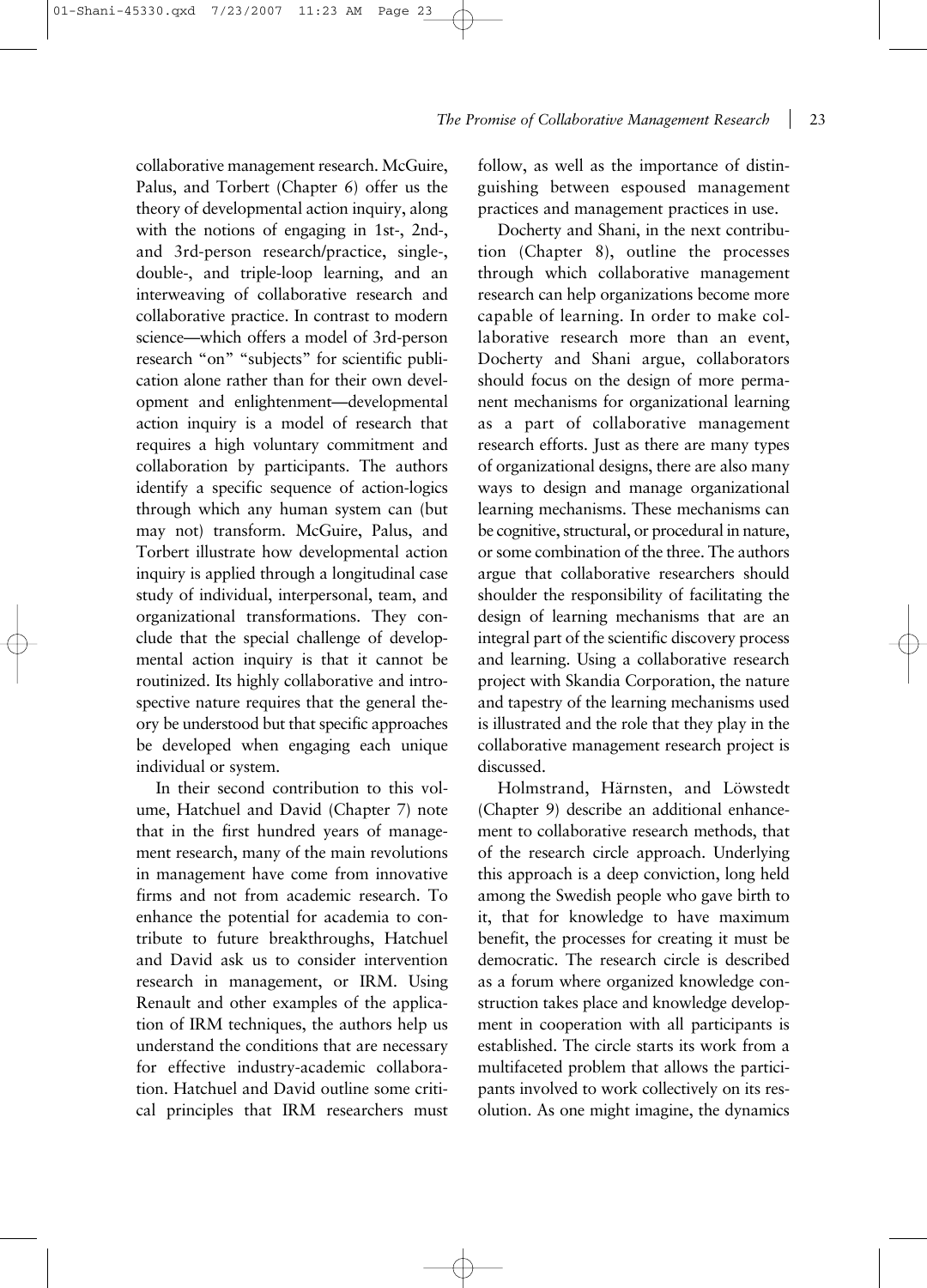of bringing together people of widely differing backgrounds and research capabilities to generate knowledge regarding a problem can be challenging. They conclude that despite its challenges, use of the research circle method allows the generation of knowledge that could not be obtained through more traditional research methods.

The final chapter in this section, by Mirvis (Chapter 10), examines three different forums in which collaborative management research took place. Each forum involved multiple companies with their distinct as well as common interests and multiple researchers with different agendas. The work concerns how research and practice interests are defined, combined, and realized in a collaborative, interorganizational relationship. Mirvis compares the examples in order to provide insights into why the participants chose to collaborate in learning, how the forums were structured to produce knowledge, and what the outcomes of the forums were for the people and organizations involved. Of particular interest is how learning occurs between academics and practitioners through processes of knowledge transfer, translation, and transformation. Mirvis concludes that academics should understand their goals before joining a particular forum, since not all are well suited to the generation of traditional scientific knowledge.

Collectively, the contributions in the "mechanisms" section of the book help us understand that collaborative management research is an evolving field and that we are learning from our experiences as we continue to invent new ways to do this work. While there are certainly identifiable themes, such as the democratization of knowledge and the focus on higher level awareness of the processes and structures that we are using to learn, there can be no rigid epistemology of collaborative management research at this time. The chapters in this section suggest that each participant brings different knowledge

about practice, about the scientific discovery process, and about what might work. The chapters also illustrate the diverse approaches, mechanisms, and processes that have emerged in the field and the need to investigate alternative approaches for those interested in pursuing collaborative management research.

## *Exemplars: Cases and Projects*

Perhaps the best way for us to advance the state of knowledge in the field of collaborative management research is through its continued application. In this section, a wide variety of efforts are discussed that provide interesting insights into the current state of the art. Boyatzis, Howard, Rapisarda, and Taylor (Chapter 11) lead off with a discussion of collaborative research at the level of the individual manager. After reviewing the literature concerning the effectiveness of managerial coaching interventions, they note that coaching is most effective when it involves the formulation of a joint plan for inquiry. Using an evocative story of one manager going through a personal transformation during coaching, Boyatzis et al. conclude that coaching is collaborative, contagious, and mutually transforming; when done well, the coach learns as much as the manager.

In the next contribution, Olascoaga and Kur (Chapter 12) explore the application of a method they call "dynamic strategic alignment" in a Mexican manufacturing company. The approach included the collection of data through surveys and interviews; the data was shared with various groups of people throughout the organization in order to better align people's efforts with the changes that were occurring in the firm. Working closely with representatives of the organization, the actual approach for the collaborative research changed almost continuously as conditions changed and new insights emerged. While the authors were able to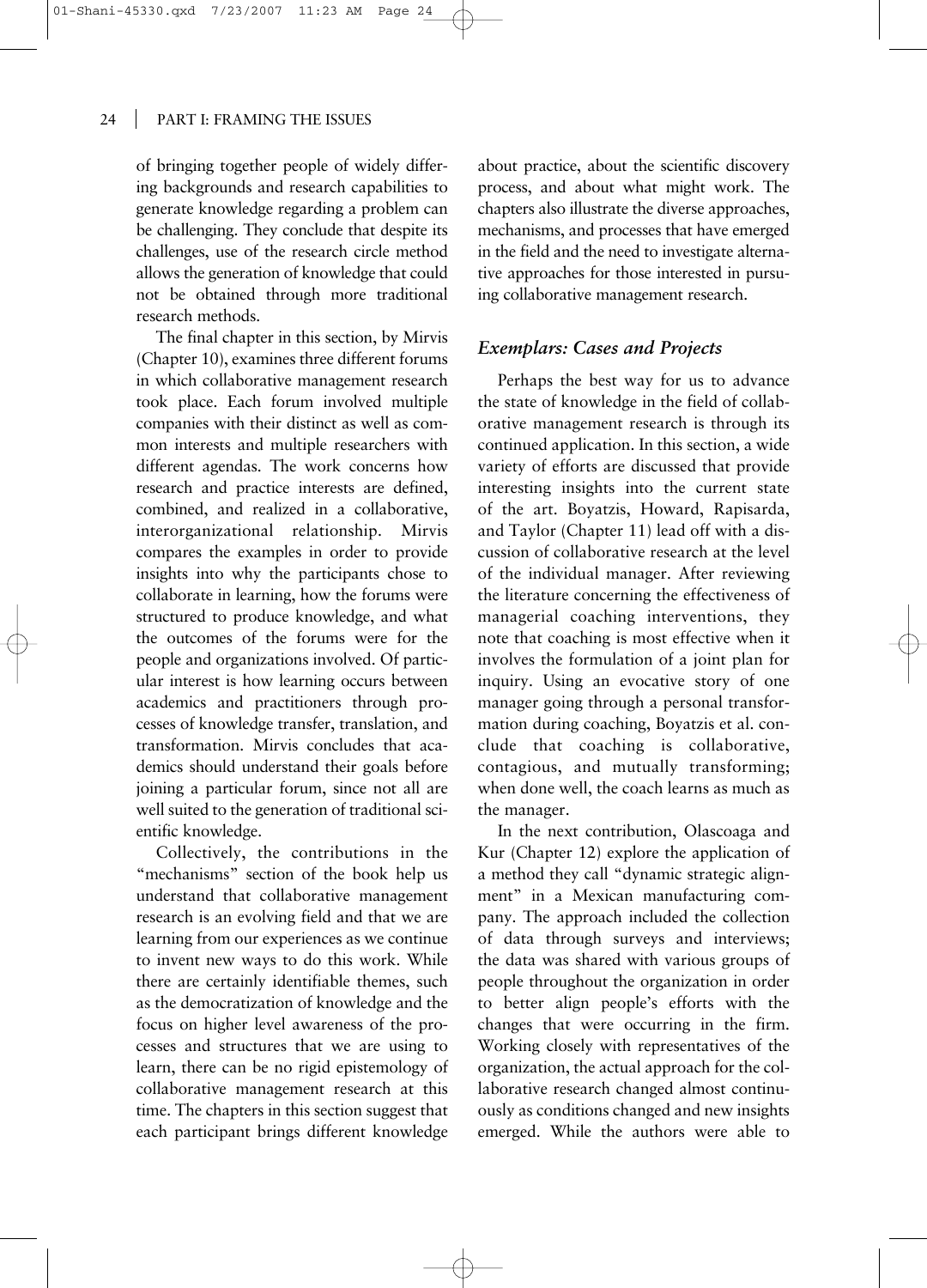01-Shani-45330.qxd 7/23/2007 11:23

measure important results from this effort in terms of goal alignment in the organization, they concluded that in the long run the learning they and the organization gained about managing change through collaborative research was ultimately much more valuable.

Kolodny and Halpern (Chapter 13) review the broad global evolution of sociotechnical systems practice as well as specific Canadian cases to demonstrate that the tradition of collaboration and knowledge sharing has been a part of the field of sociotechnical systems since its inception. The authors provide a primer on the field for those who might not be familiar with its rich history and use recent applications as evidence that the concern with collaborative research among managers, academics, and practitioners has not faded over time. The authors do note that many of the early founders of the field were associated with institutes rather than universities, and raise the question of whether the increased distance between academics and industry may be partially to blame for the comparatively slow evolution of new forms of collaborative management research.

Tandon and Farrell (Chapter 14) examine a group of Indian nongovernmental organizations dealing with the role of women in society. As the authors note, women's marginalization, exclusion, and deprivation are pervasive in many societies around the world due to a wide variety of cultural and religious practices and taboos. A group of Indian nongovernmental organizations was dedicated to changing the role of women in society, beginning with a review of the role of women in their own organizations. Using collaborative research methods, what the organizations learned about themselves was not always easy for them to accept, yet the knowledge proved to be transformational. Building collaborative and learning-processoriented inquiry processes on the theme of gender mainstreaming made it possible for organizational teams to discover their own

reality of structures and practices that were gender-fair or unfair. Interpretation of data by the teams themselves made it possible for the analysis to be owned by the organizations, thereby enhancing possibilities for fundamental changes to happen.

Walshok and Stymne (Chapter 15) discuss how the collaboration between science and research can be organized on the regional level in order to result in commercially highly successful product innovations and important scientific progress. The examples they cite are fetched from engineering and life sciences and intended to demonstrate the fertility of collaboration between practice and scientific fields not limited to management research. By describing the region as a playing field for the game of collaborative research, they point out that science-practice collaboration not only is an issue for specific projects but can be successfully institutionalized in supraorganizational systems.

Huzzard and Gregory (Chapter 16) discuss the use of collaborative research methods in a trade union setting. Most industrial relations scholars have tended to focus on levels of analysis of a rather macro nature, seeking to describe trends and explain structural relationships rather than seeking to intervene at a more local level. This study adopted collaborative methods to study a number of important issues of concern to both labor and management.

The authors show how single-site cases generated knowledge outputs that were fed by collaborative researchers into a broader network spanning some eight countries all with different institutional contexts and industrial relations legacies. Dialogue and experiences from the latter, in turn, generated refined knowledge outputs that were then taken back to the single-site settings. The collaborative researchers were able to establish learning forums and provide training that enabled labor and management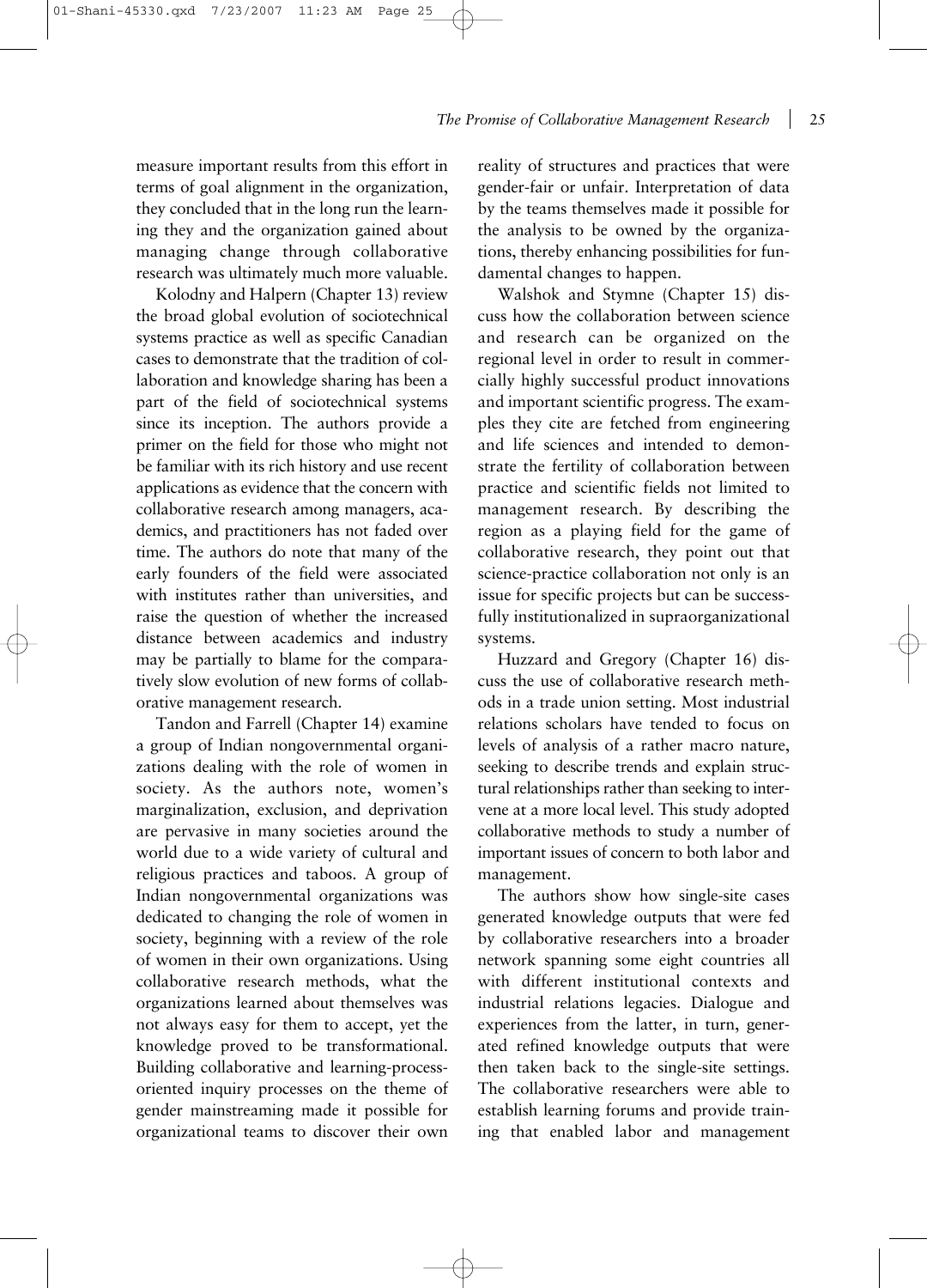to invent rather than simply negotiate new solutions to issues of shared concern.

Next, George Roth (Chapter 17) examines the rich history of company-sponsored research conducted with MIT. As the representative of the university in a key research program sponsored by Ford, Roth was able both to gain insights from his experience and to experiment with different methods of improving the collaboration between academics and managers. Roth is also able to stand back from his individual program to examine issues that industry-sponsored research presents to both companies and universities. While several of the insights that Roth gained from his own experience can be applied to improve these relationships, it is clear from his discussion that collaborative management research raises issues that can never be easily or fully resolved.

Providing a very novel perspective in this volume, Apel, Heikensten, and Jansson (Chapter 18) discuss how academic research has influenced monetary policy and economic development in Sweden. More specifically, after addressing the history of monetary reform policies in Sweden, the authors examine the forms of interplay between researchers and practitioners that have facilitated the application of research findings in the practical domain. The authors identify three such forms: informal interaction, formal collaboration, and internalization. The authors end their contribution with the inclusion of an interview with Professor Lars Svensson, Princeton University, who has combined a central role in the academic research on inflation-targeting policy with close contacts with monetary policy's practical side. His voice lends credibility to the viewpoint expressed in the chapter and provides yet another perspective on the importance of collaboration between academics and managers of complex systems.

Knights, Alferoff, Starkey, and Tiratsoo (Chapter 19), along the same lines as the contribution by Roth, investigated multiple instances of university-industry voluntary collaborative networks in the UK. Drawing on their own experience in one such network, the authors conclude that despite their popularity and benefits, maintaining industry-academic networks is painstakingly troublesome, because a diverse range of practical problems besets their continuity. As new economic forces threaten the viability of government-sponsored university research, the authors call for careful consideration of the value of voluntary collaborative management research networks among faculty and administrators who have tended to view such networks with a good deal of skepticism in the past.

Bammer (Chapter 20), writing with the Goolabri Group in Australia, describes the first stage of a process to promote the trading of information between disciplines and practice areas aimed at overcoming the ignorance and uncertainty that arises from a lack of sharing across disciplinary boundaries. Drawing upon their own experiences, they describe the evolution of what they call the integration and implementation sciences, which are intended to help tackle complex problems by focusing on crosscutting theory and methods to aid integration of knowledge from different disciplines and from practice, as well as the implementation of research knowledge in practice. While integration and implementation science holds out much hope, there are interesting challenges in its application that remain to be fully addressed.

# *The Multiple Voices in Collaborative Research*

The "voices" section is intended to bring the subject of collaborative management research to life through the eyes of those who have lived the experience from multiple perspectives. While in other chapters some authors included the voices of the participants,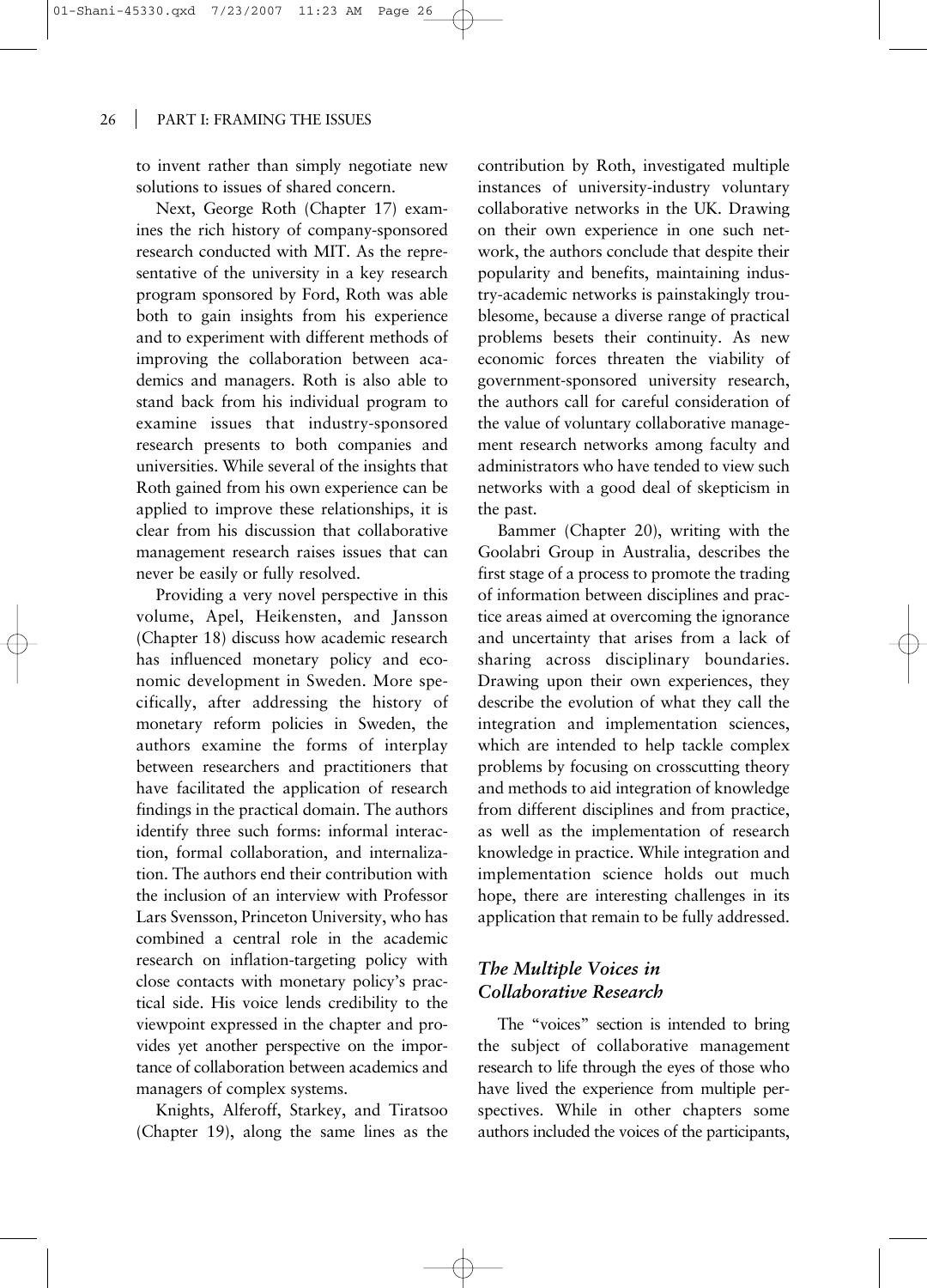in this section we specifically asked the authors to capture and share the various voices of participants. As you will read in the first four chapters of this section the authors captured and shared the voices in varying ways, ranging from formal interviews to including quotes from other papers where the participants had described their experience or their learning.

01-Shani-45330.qxd 7/23/2007 11:23

In the first contribution in this section, Coghlan and Coughlan (Chapter 21) describe a complex example of industry-academic collaboration in a European Union-funded effort to improve supply chain performance. The focus of the collaboration between the three industrial partners in three different countries, researchers from four universities in different nations, and two IT companies from two different countries was the discovery of models and learning mechanisms to improve supply chain performance. Together, these parties set out on a three-year collaborative learning improvement journey that involved overcoming organizational and cultural borders in several projects. Although the results of the projects were mixed, the voices of the managers involved offer an interesting perspective on the work and demonstrate the underlying value of collaborative management research in complex networks.

The next contribution, by the ARC Research Team (Chapter 22), is an inquiry into the nature of building a partnership between a college and its surrounding community in Israel. The Action Research Center (ARC) was initiated by the college and community for the purpose of learning together, initiating projects to stimulate mutual development, and generating new knowledge. The voices heard in this story are those of the authors of five different papers that were eventually combined to compose the account that appears in this volume. The insights gained through this very interesting form of collaboration have relevance for anyone who is interested in spanning the gulf between the ivory tower and the "real world." As in other

contributions to this volume, many of the insights pertain to the deep challenges involved in maintaining a common agenda as critical decisions about the focus of the partnership and the efforts of its primary champions are debated.

Stebbins and Valenzuela (Chapter 23) discuss a collaborative research effort within the Pharmaceutical Operations department of Kaiser Permanente. At the outset, a group was formed as a microcosm of the pharmacy organization to create a new capability centered on democratic dialogue. Representative pharmacists, clerks, warehouse personnel, supervisors, and other pharmacy employees were to tackle problems not solved by the hierarchy. Two of our editors, Rami Shani and Susan Mohrman, interviewed the authors to learn more about the insights they had gained from watching the collaborative forum they had created develop and evolve over a period of 30 years. We know of very few collaborative research efforts with as long and rich a history as this. Obviously, those who are interested in creating sustainable relationships rather than short-term projects should pay careful attention to the description offered here.

Mohrman, Mohrman, Cohen, and Winby (Chapter 24) describe a program of collaborative research investigating the design of team-based organizations within the newproduct development environment in nine divisions of Hewlett-Packard (HP). This study was an intersection of the knowledgegenerating work of three communities of practice: researchers at the Center for Effective Organizations at the University of Southern California; members of the Factory of the Future group at HP, and personnel of HP engaged in leading and carrying out the development of new products, who were dealing with intense competitive pressures and were attempting to establish teams to improve this process. The authors describe the streams of theoretical and practical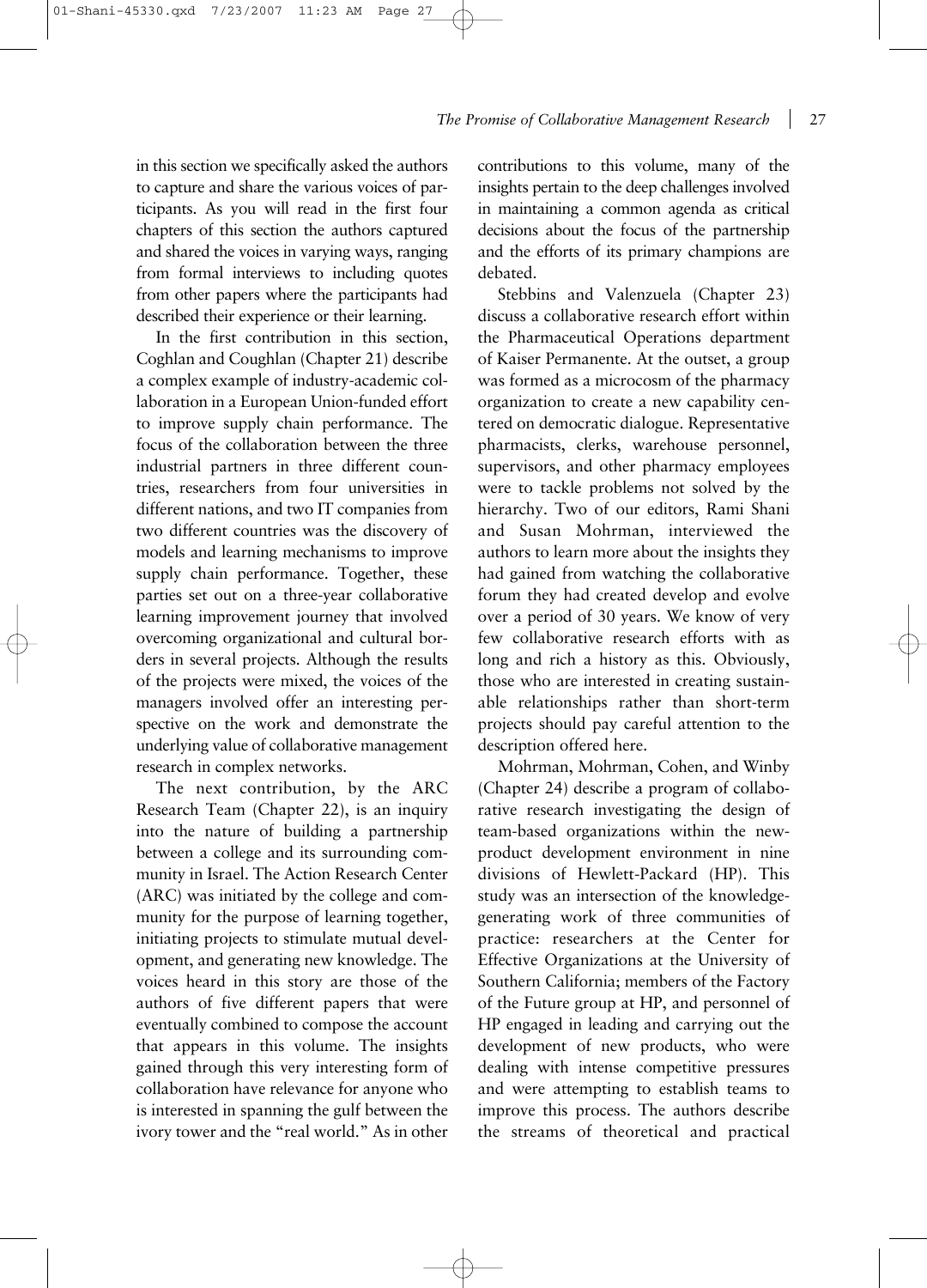knowledge that converged in this collaboration, and the multiple trajectories of collaborative research that resulted. The chapter includes the individual voices of the authors, who interviewed one another for the purpose of this chapter.

The last chapter in this section, by Mohrman and Shani (Chapter 25), is an attempt to draw on the learning from the four chapters in the section. The authors argue that collaborative management research aimed at changing the dynamics and performance of a system must pay careful attention to the voices of the participants. The voices of the varied collaborators are rarely heard in reported research. Reflecting across the varied cases in which the voices of the collaborative management research actors were shared and explored, Mohrman and Shani identify and briefly explore four issues: alignment and purpose as the basis for true collaboration, the institutional context of collaboration, the voices around learning mechanisms, and the convergence of the language of practice and theory.

# *Enablers, Challenges, and Skills*

The final section of the *Handbook* offers some thoughts about the state of the art of collaborative management research, including a critical appraisal of its strengths, weaknesses, and future potential. Adler and Beer (Chapter 26) describe and analyze experiences from building a tradition, a capacity, and a competence for R&D in management in organizations and explore the value of these experiences for management research and management practice. The authors use 15 years of collaborations and experimentation, primarily by Truepoint and FENIX, as the basis for the chapter. Truepoint has primarily been using a systematic collaborative methodology known as strategic fitness profiling (SFP). FENIX has primarily been training executive Ph.D.'s (active managers in organizations working in research projects, writing

scientific articles, and defending a Ph.D. thesis) and setting up collaborative workshops (management laboratories) and collaborative research projects exploring specific managerial challenges. Adler and Beer argue that R&D in management could become a functional process in complex organizations enabling the discovery, validation, and legitimization of new management approaches and simultaneously contributing to academic research meeting international standards.

Pasmore, Woodman, and Simmons (Chapter 27) argue that to make collaborative management research more valuable to the parties involved, it must become more rigorous, reflective, and relevant. After briefly reviewing the evolution of collaborative management research and the definition of scientific methods, the authors define rigor as "upholding the standards of scientific proof in assessing the impact of leadership practices or organizational arrangements on organizational performance." By reflective, the authors mean "reflection in collaborative management research as the process of jointly creating new insights and theories by referring to the related work of others and the investigation of intervention effects over time." Finally, the authors define relevant research as providing "significant value to the organizations in which it is conducted, as well as provid[ing] opportunities for reapplication of the insights gained to other settings." Pasmore, Woodman, and Simmons review the elements of rigorous, reflective, and relevant research and then offer helpful suggestions to collaborative researchers about how to achieve these ends.

In the next piece, Bradbury (Chapter 28) discusses quality and actionability in action research, which refers to people's ability to use knowledge to produce the actions they want. Bradbury reviews the history of science and points out that the goal of many scientists is to produce knowledge, but not necessarily knowledge that has practical value. Pragmatists started a tradition of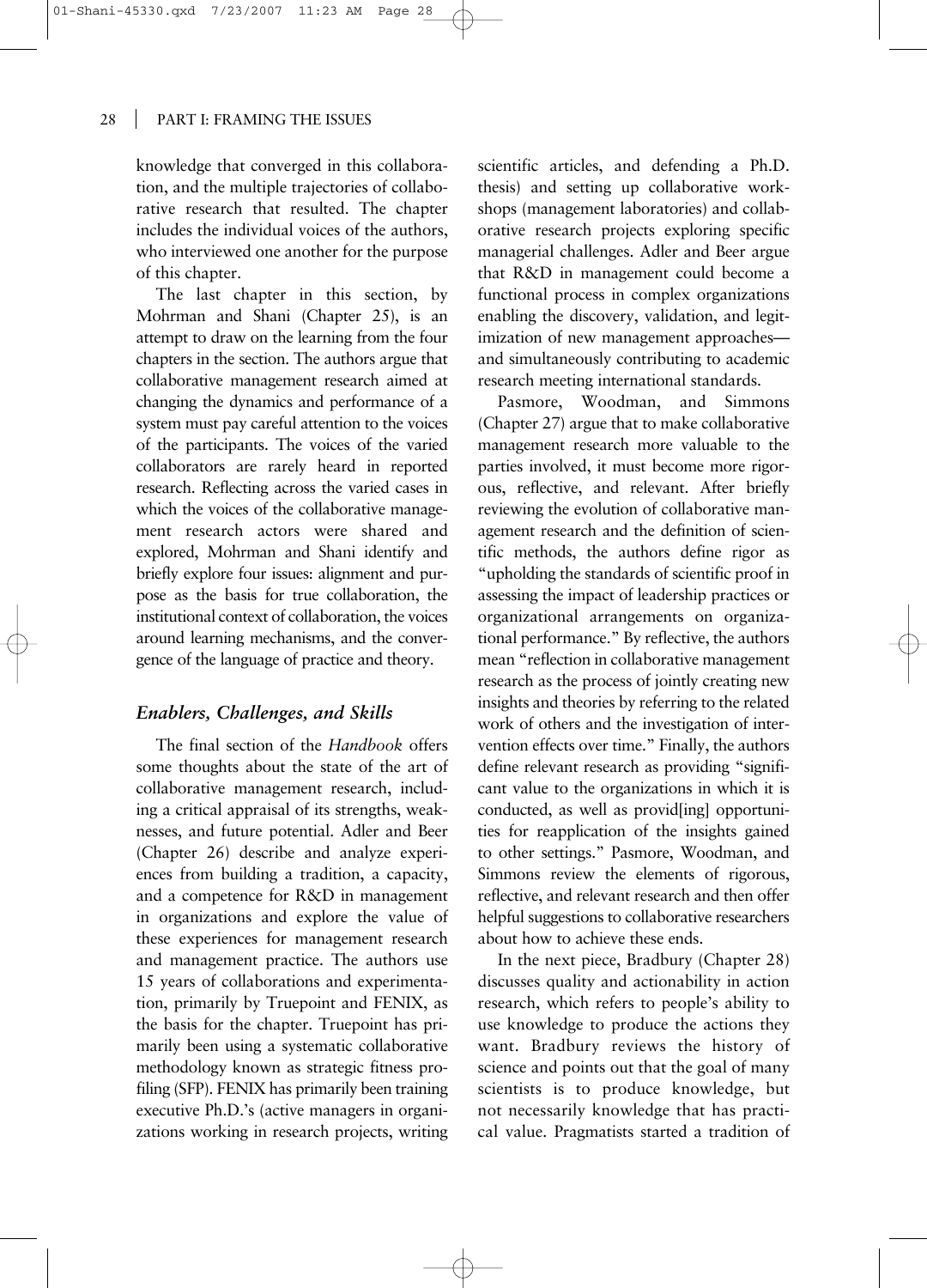placing concern with outcomes over concern with method. In action research, the dimensions of quality that affect actionability include practical value, insider/outsider social interaction in defining the research effort, cycles of reflection and action, active experimentation, and representation (how the work is published). Bradbury cites learning histories, which are rich descriptions of the shared inquiry process, as especially helpful in capturing insights and sharing them with others to make a difference.

01-Shani-45330.qxd 7/23/2007 11:23

Coghlan and Shani (Chapter 29) next examine the challenges of collaborative management research communities that confront insiders and outsiders as they endeavor to collaborate. The authors note that there are three distinct activities that deserve special attention by the parties involved in collaborative management research: defining the task, defining the process, and attending to the relationship. Coghlan and Shani argue that the researcher must bring the expertise that can facilitate the design of the collaborative management research community. The designer is challenged to reflect on the many choices that are available and search for the fit among the cultural context, the research content, and the scientific discovery process. Finally, this chapter provides a window into the issues of quality within the collaborative management research community.

The section ends (Chapter 30) with a reflection by the editors of the book on the current state of the art of collaborative management research and some of the challenges it must face as it continues to develop. We also reflect on the insights we have gained from undertaking this effort in the hope that by doing so we create a larger and more tightly knit community of interest in this topic.

# **CONCLUSION**

Our decision to edit a handbook on collaborative management research was driven by our assessment that this approach is maturing rapidly but possesses no uniform and accepted description, methodologies, or standards that clearly define it. Thus, it is in some scholars' minds currently not differentiated from participative inquiry, collaborative inquiry, action research, or other related communities of interest, which carry out work that may or may not yield knowledge for both the practice and theory of managing complex systems. Our sense at the time was that collaborative management inquiry was beginning to take on a character of its own, and that it was beginning to emerge as a viable strategy to bridge the academic relevancy gap. We felt that establishing a clearer identity for this approach would be important, especially in strengthening opportunities for collaboration with managers who might not be familiar with the approach or its contributions to date. We also thought that it would be important to provide a single compendium of current methods and issues for interested scholars, so that they could more easily build upon what exists in moving ideas forward. We certainly hope that this *Handbook* adds visibility to the many excellent efforts that have taken place and are under way, and raises issues in the field to a level of discourse in the community that will stimulate its further advance. We don't believe we have succeeded in precisely nailing down the boundaries of the approach, although we have put a stake in the ground asserting that for collaborations, inquiries, and/or research to constitute collaborative management research, there are some minimum standards that should be achieved. We will say more about that in our closing chapter. For now, we hope that we have launched this volume in a way that encourages the reader to take in the full richness of what our contributors have to say, and perhaps inspires a few to join the community of those interested in this important topic.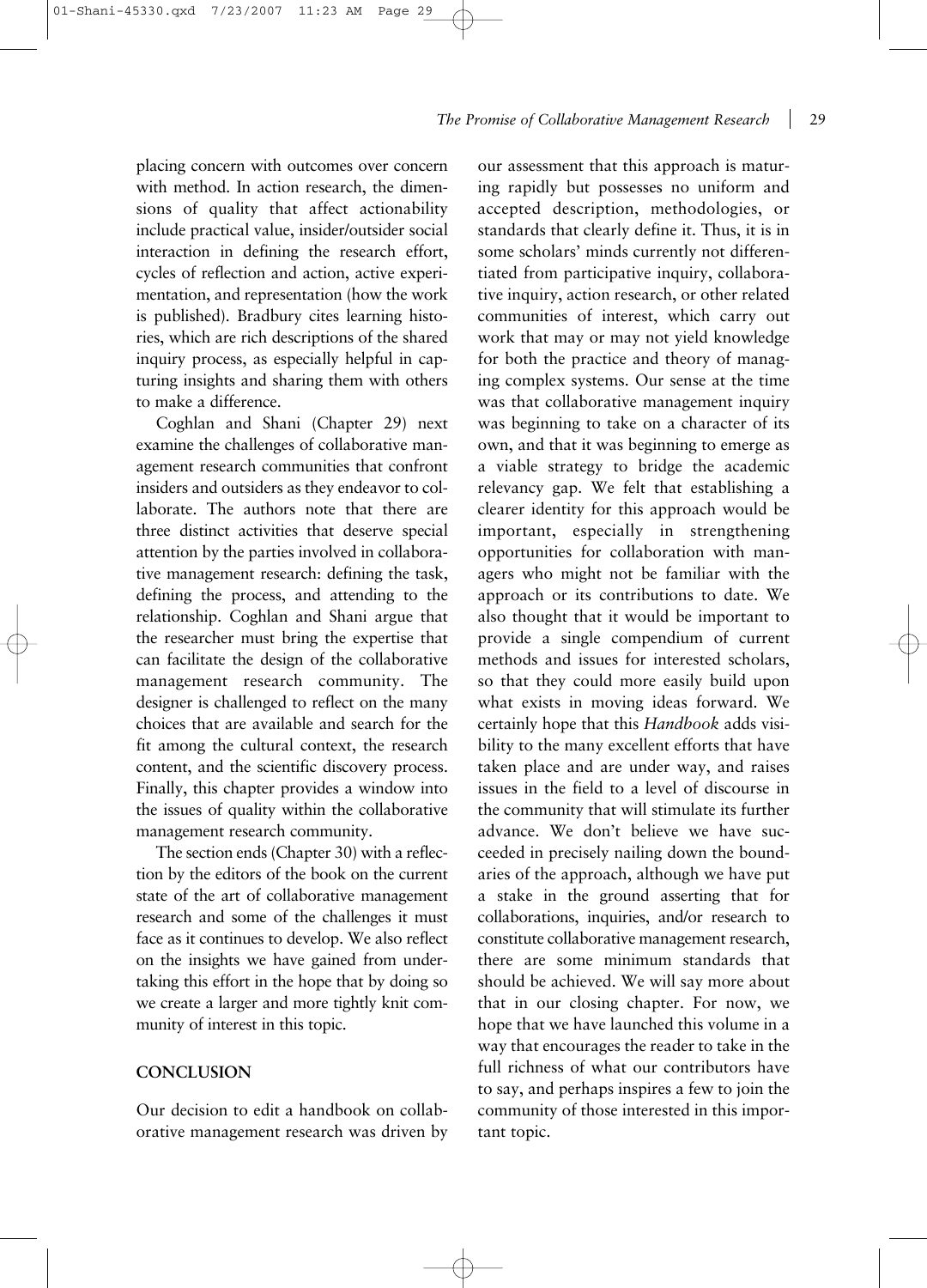## **REFERENCES**

- Adler, N., Shani, A. B. (Rami), & Styhre, A. (2004). *Collaborative research in organizations: Foundations for learning, change, and theoretical development.* London: Sage.
- Argyris, C. (1980). *Inner contradictions of rigorous research.* New York: Academic Press.
- Argyris, C., Putnam, R., & Smith, D. (1985). *Action science.* San Francisco: Jossey-Bass.

Argyris, C., & Schön, D. (1982). *Theory in practice.* San Francisco: Jossey-Bass.

Argyris, C., & Schön, D. (1989) Participatory action research and action science compared. *American Behavioral Scientists, 32*, 612–623.

Berger, P., & Luckmann, P. (1966). *The social construction of reality.* Garden City, NY: Doubleday.

Bourdieu, P. (1990). *The logic of practice.* Palo Alto, CA: Stanford University Press.

- Brown, L. D. (1990). Participative action research for social change. *Human Relations, 46*(2), 249–273.
- Coghlan, D., & Brannick, T. (2005). *Doing action research in your own organization.* Thousand Oaks, CA: Sage.
- Evered, R. D., & Louis, M. R. (1981). Alternative perspectives in the organizational sciences: Inquiry from the inside and inquiry from the outside. *Academy of Management Review, 6*, 385–395.
- Gergen, K. (1982). *Toward transformation in social knowledge.* New York: Springer-Verlag.
- Ghoshal, S. (2005). Bad management theories are destroying good management practices. *Academy of Management Learning & Education, 4*, 75–91.
- Giddens, A. (1993). *New rules of sociological method.* Palo Alto, CA: Stanford University Press.
- Hoffman, A. (2004). Reconsidering the role of the practical theorist: On (re)connecting theory to practice in organization theory. *Strategic Organization, 2*, 213–222.
- Huff, A. S. (2000). Changes in organizational knowledge production: 1999 presidential address. *Academy of Management Review, 25*, 288–293.
- Kaplan, A. (1964). *The conduct of inquiry: Methodology for behavioral science*. San Francisco: Chandler.
- Kuhn, T. (1962). *The structure of scientific revolutions.* Chicago: University of Chicago Press.
- Lincoln, Y., & Guba, E. (1985). *Naturalistic inquiry.* Newbury Park, CA: Sage.
- Mitroff, I. (1974). *The subjective side of science: A philosophical inquiry into the psychology of the Apollo moon scientists.* Amsterdam: Elsevier.
- Pfeffer, J., & Sutton, R. (2006). *Hard facts, dangerous half-truths and total nonsense: Profiting from evidence-based management.* Cambridge, MA: Harvard University Press.
- Reason, P. (1988). *Human inquiry in action.* London: Sage.
- Reason, P., & Torbert, W. R. (2001). The action turn: Towards a transformational social science. *Concepts and Transformation, 6*(1), 1–37.
- Roethlisberger, F. J., & Dickson, W. J. (1939). *Management and the worker.* Cambridge, MA: Harvard University Press.